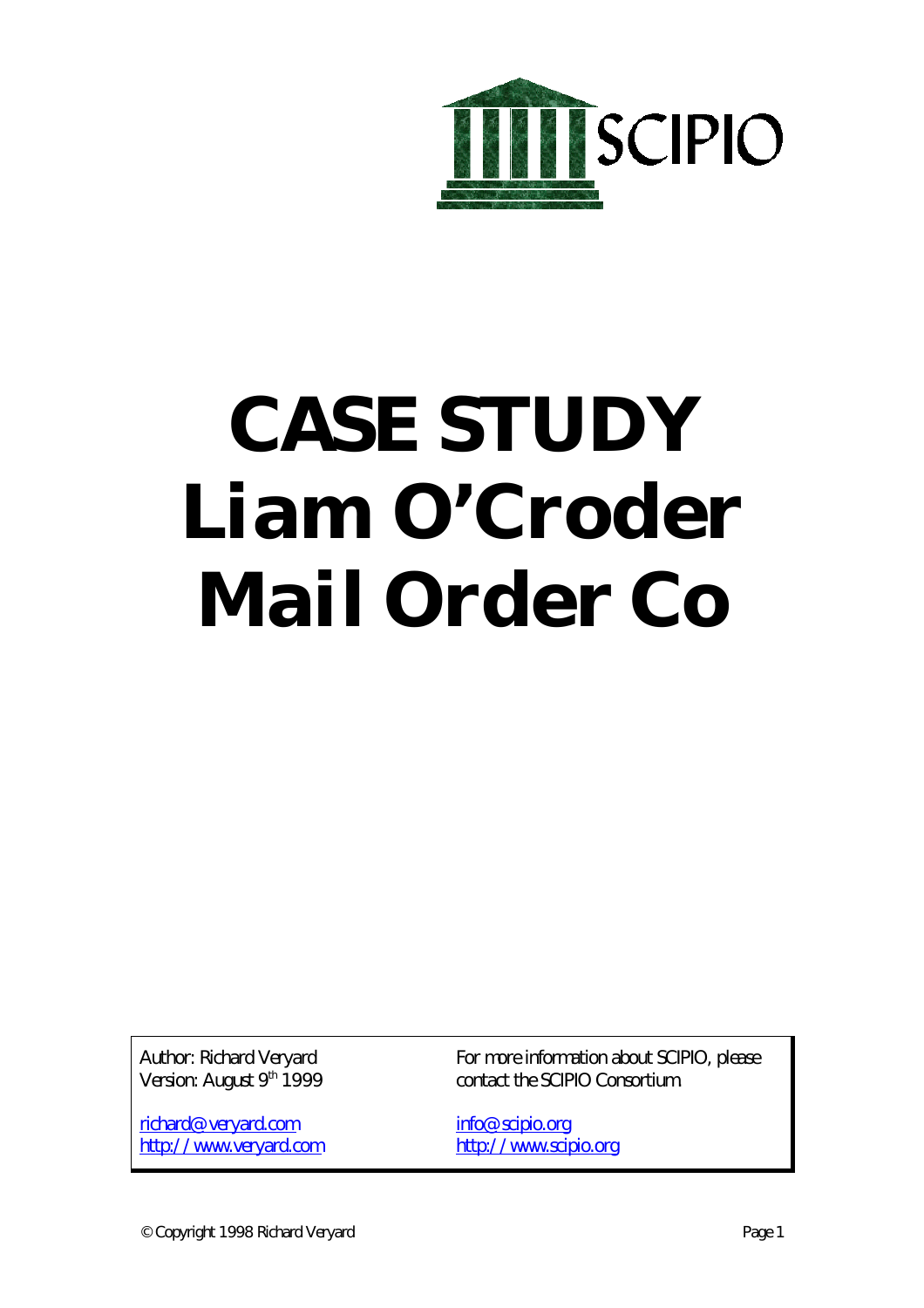# Preface

### Purpose of document

Illustrates SCIPIO as a method for specifying the requirements for software component development, in a context of business process improvement.

- $\triangleright$  The case study is intended to exercise the essential principles of SCIPIO.
- ÿ The case study is intended to illustrate several important techniques of SCIPIO.
- $\triangleright$  The case study illustrates how the main diagrams are used.

### Questions and exercises

This case study has been developed for training purposes. The reader is invited to engage actively with the case study. To this end, questions and exercises are interspersed with the text.

 ${\bf Q}\quad$  Do you want to enrich your understanding of the SCIPIO method by answering the questions as you along?

 ${\bf Q}$  Do you want to test your understanding of the SCIPIO method by answering all the questions after you've read the whole case study?

### Acknowledgements

This example is adapted from a recent essay on IT trends. Deborah K. Lewis & Alexander Morrow, 'The Prairie School: The future of workgroup computing', in Derek Leebaert (ed) The Future of Software (MIT Press, 1995)

Thanks to Angela Hakim, David Iggulden, Ian Macdonald and Michael Mills, for their critical comments.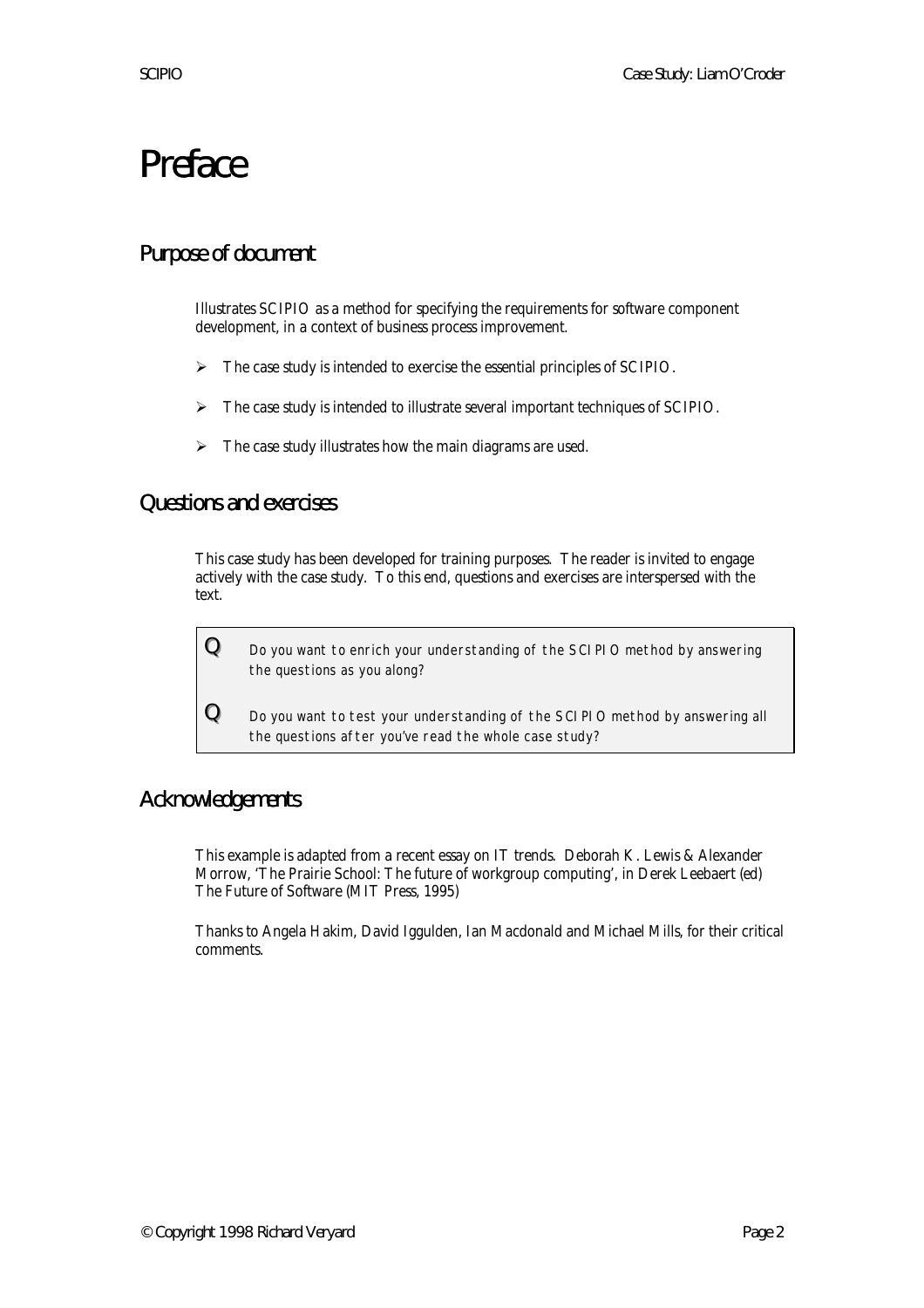# Business Process Introduction

# Let's start with a business process loop that appears to be complete.



Imagine a mail-order company, whose customers place orders by phone.

The diagram shows two main subprocesses:

- > Customer Sales takes and fulfils orders from customers against a pre-existing catalogue.
- ÿ Product Design periodically creates new versions of the catalogue, and is influenced by historical sales data (among other things).

Let's ignore other processes, such as production and delivery, for the time being.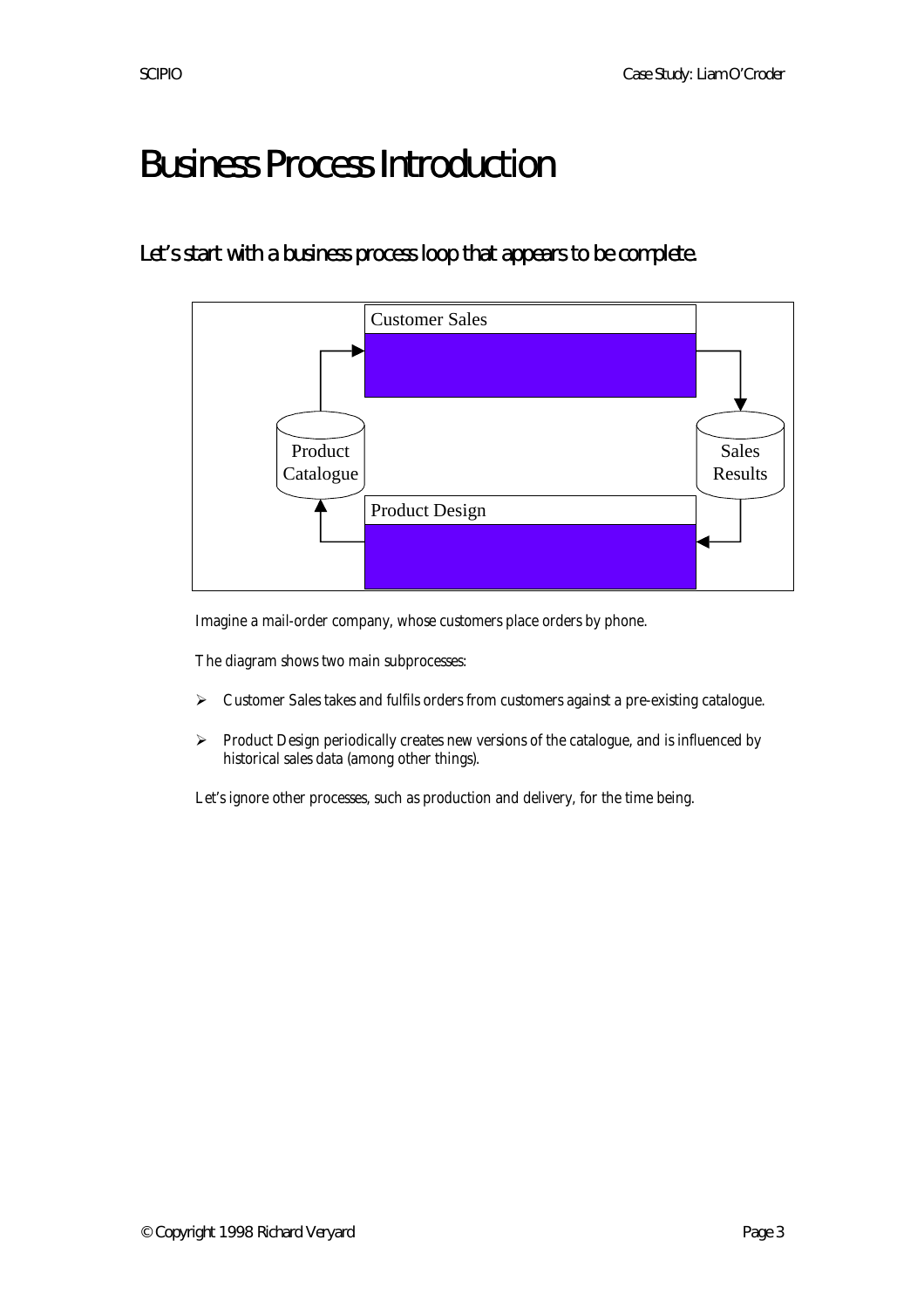But when we zoom into Customer Sales, we find that there's a hole in the process.



One problem with this process is that the sales results are asymmetrical. Successful sales are recorded, but unsuccessful ones are not. This means that the information fed back to the product design process is one-sided. The product designers discover the actual demand for the things that ARE in the catalogue, but do not discover the demand for anything that is NOT in the catalogue. They also don't find out about customers who go away when they are told the price or delivery date.

If the requested item is not in the catalogue, the customer goes away.



And most importantly, if the requested item is not in the catalogue, that's the end of the conversation with the customer.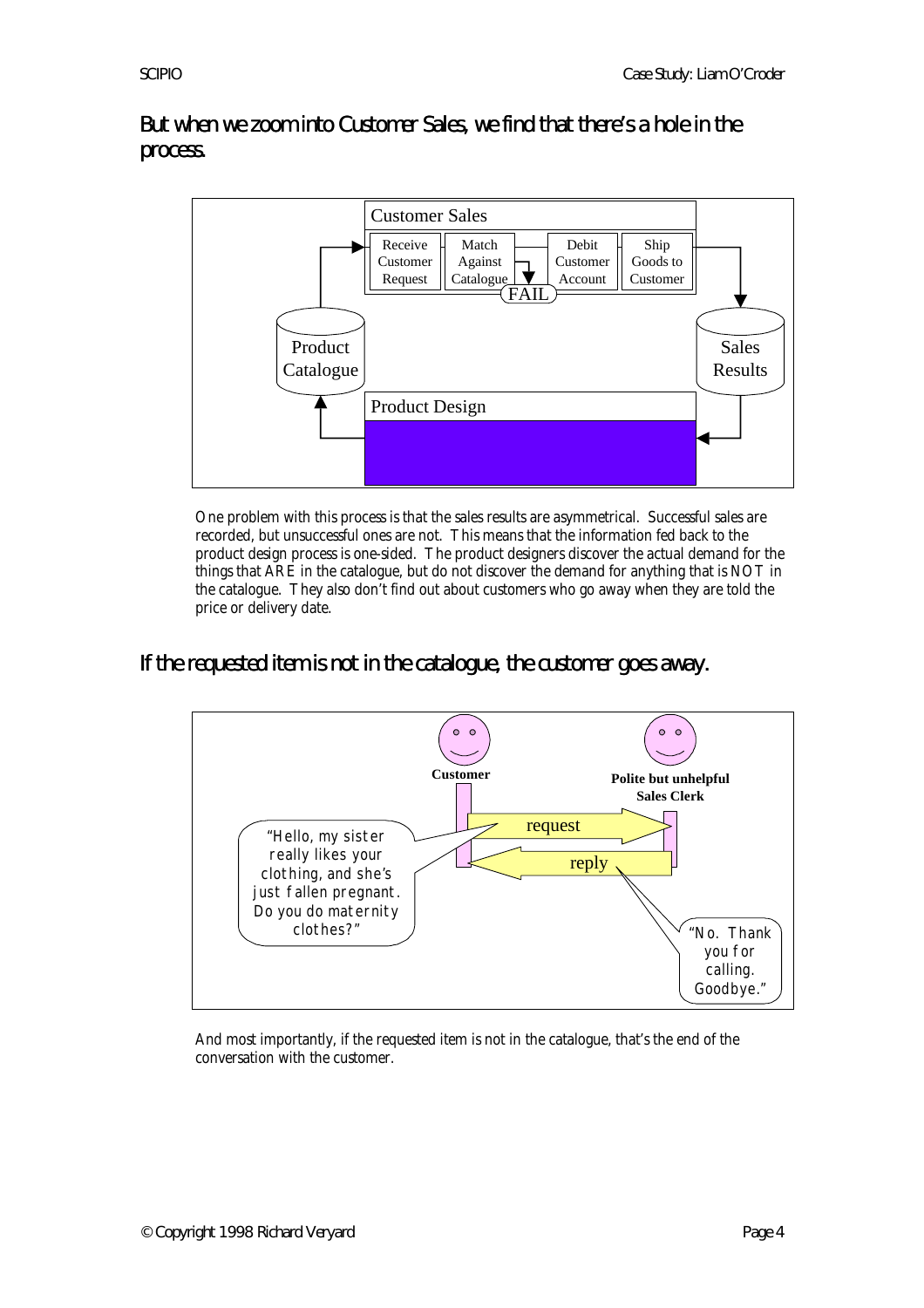We can plug this hole by creating a new link between the two main subprocesses.



In this example, we are going to plug in a new business component, creating a new link between Customer Sales and Product Design. This increases the level of **process integration**. (This is one of the three main types of process improvement we have identified, the other two being **process simplification** and **radical process transformation**.)

To implement this business component, we shall have to install some additional software components, as well as altering the working practices of both the sales clerks and the product designers.

A traditional solution might be to install a component within the Customer Sales area to collect New Product Requirements, which the Product Designers can consider when issuing the next version of the Product Catalogue. (This is the kind of solution a traditional dataoriented methodology might have produced.

When I moved house recently, I wanted some telephone lines installed in the new house. I had some special requirements, which the telecommunications operator couldn't satisfy. It took me some time to explain to the sales clerk exactly what I wanted. When he finally understood my request, he admitted that it was a reasonable one, and promised to pass it onto the marketing department. Did this mean I could have what I wanted after all? Not this time, but maybe it will be possible by the next time I move house.

In other words, this solution might yield future (hypothetical) benefits for future (hypothetical) customers, but there is no incentive for the current (disappointed) customer to stay on the line and provide more detailed information about his requirement. In short, the solution doesn't enhance the relationship with the actual customer.

In this case study, we are going to look at a more ambitious solution, which provides a much faster response to the customer's requirements.

# With the cooperation of the design department, perhaps we could sell things that are not in the catalogue.

If the sales clerk is not limited to selling things that are in the current version of the catalogue, then we may have a way to continue the conversation with the customer.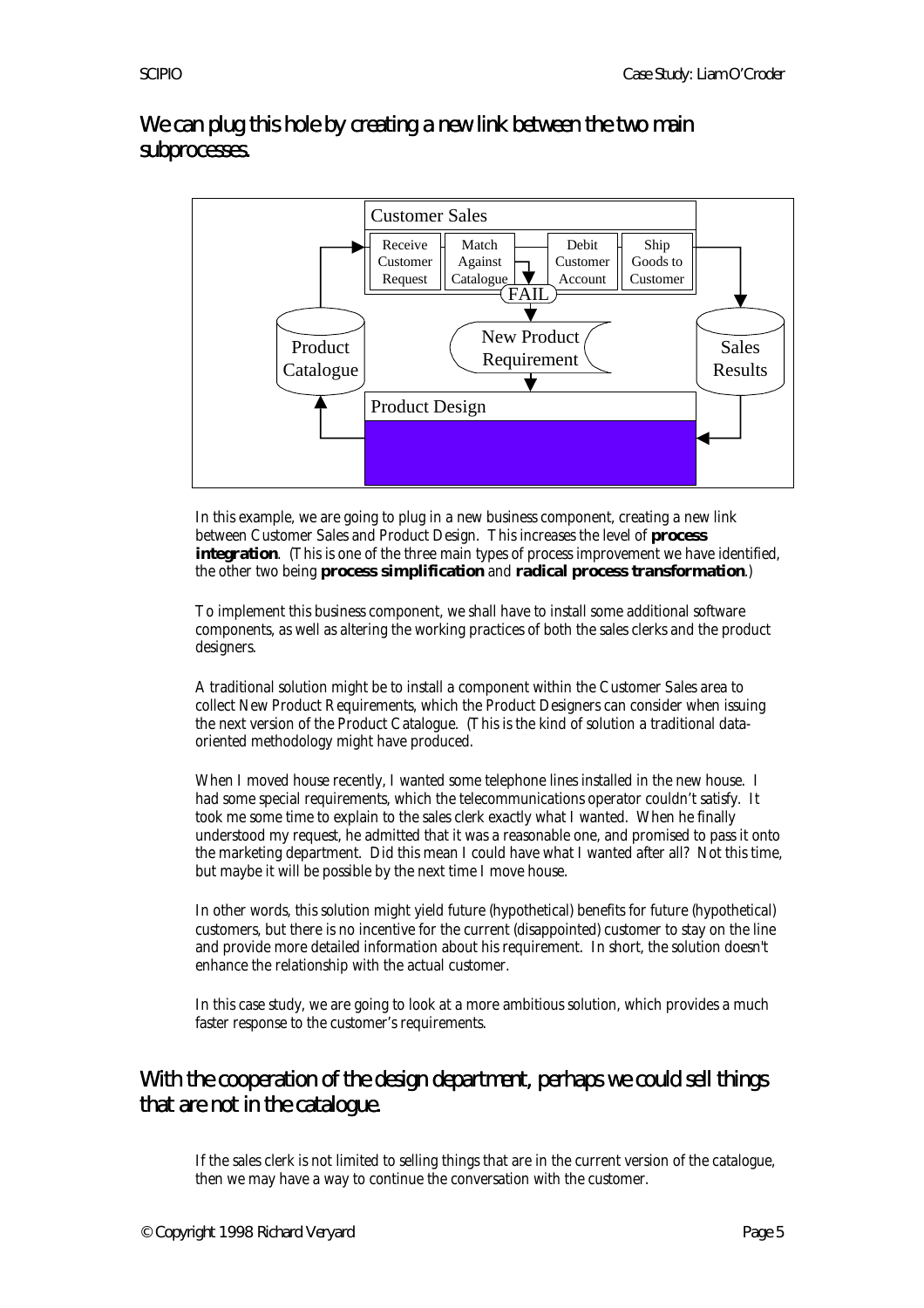This reflects one of the key principles of SCIPIO, which is that we want to focus on improving business relationships - in this case with the customer.



This example may seem futuristic and implausible to many readers. But there is a current trend in many industries to find ways of adapting products and services to the needs of individual customers, without losing the economies of scale. This is known as **mass customization1**.



There are other holes in this process.

The reader might wish to consider these two processes in a wider context, and draw a larger diagram to show additional interfacing processes.

 ${\bf Q}\equiv$  What other processes would you expect to interface with these two processes? What processes might trigger relevant events?

 $\mathbf Q$  What are the possible sources of relevant information? What other inputs might be needed to perform these processes effectively? What processes might generate these inputs?

 $\overline{a}$ 

<sup>1</sup> For more information, see the Managing Change website at http://www.managingchange.com/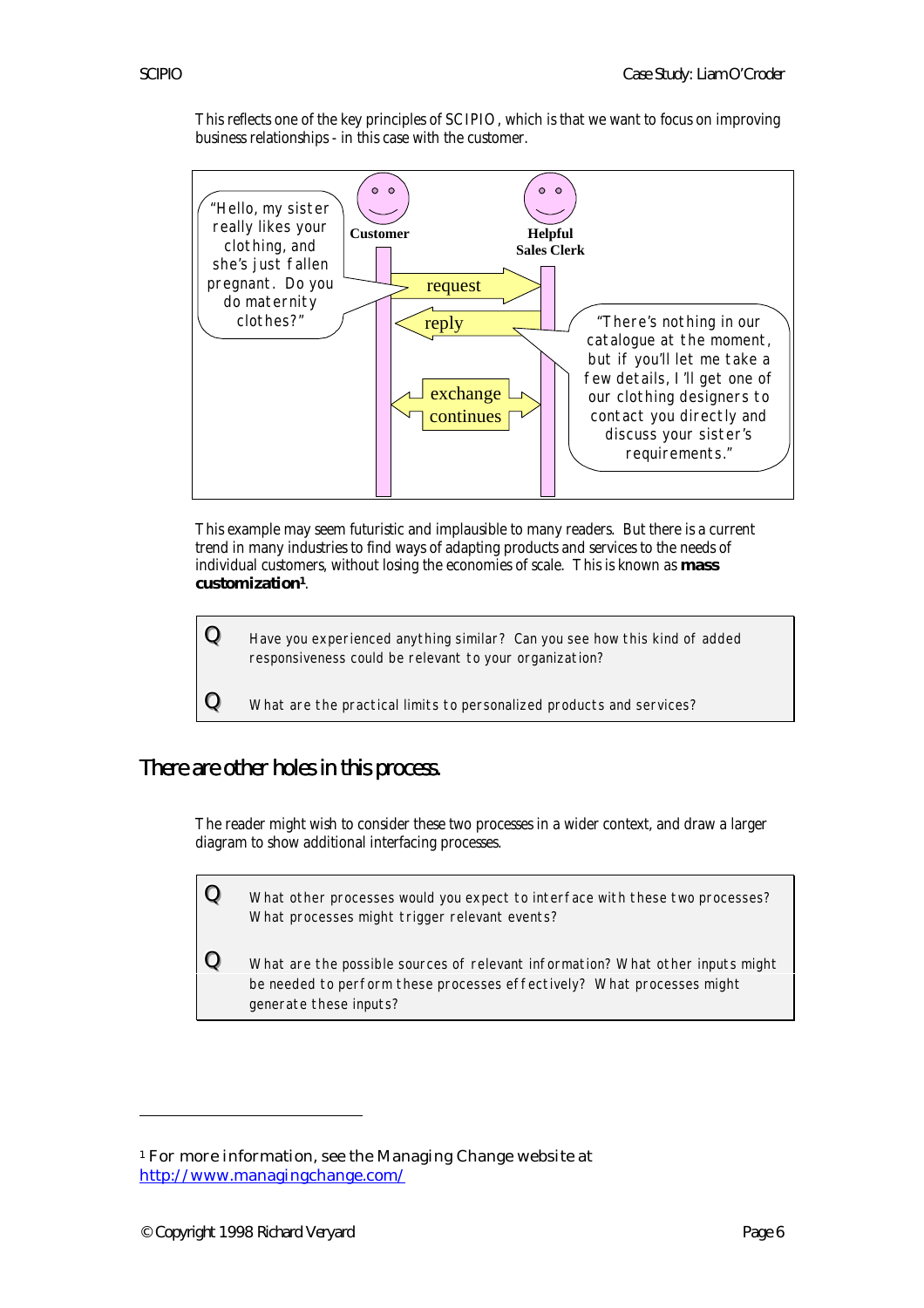The purpose of this exercise is to give the reader an opportunity to explore this diagram and its use, by extending its scope. However, the case study itself will remain within the original scope, and we shall not develop these extensions further.

However, it should be noted that there are many possible inputs and triggers to Product Design. Rather than analysing each one separately, it might be worth developing a standard interface into Product Design, so that any new source of marketing information could be plugged in without fuss.

 $Q$  What would you need to know to design this interface? Sketch a design, making some reasonable assumptions.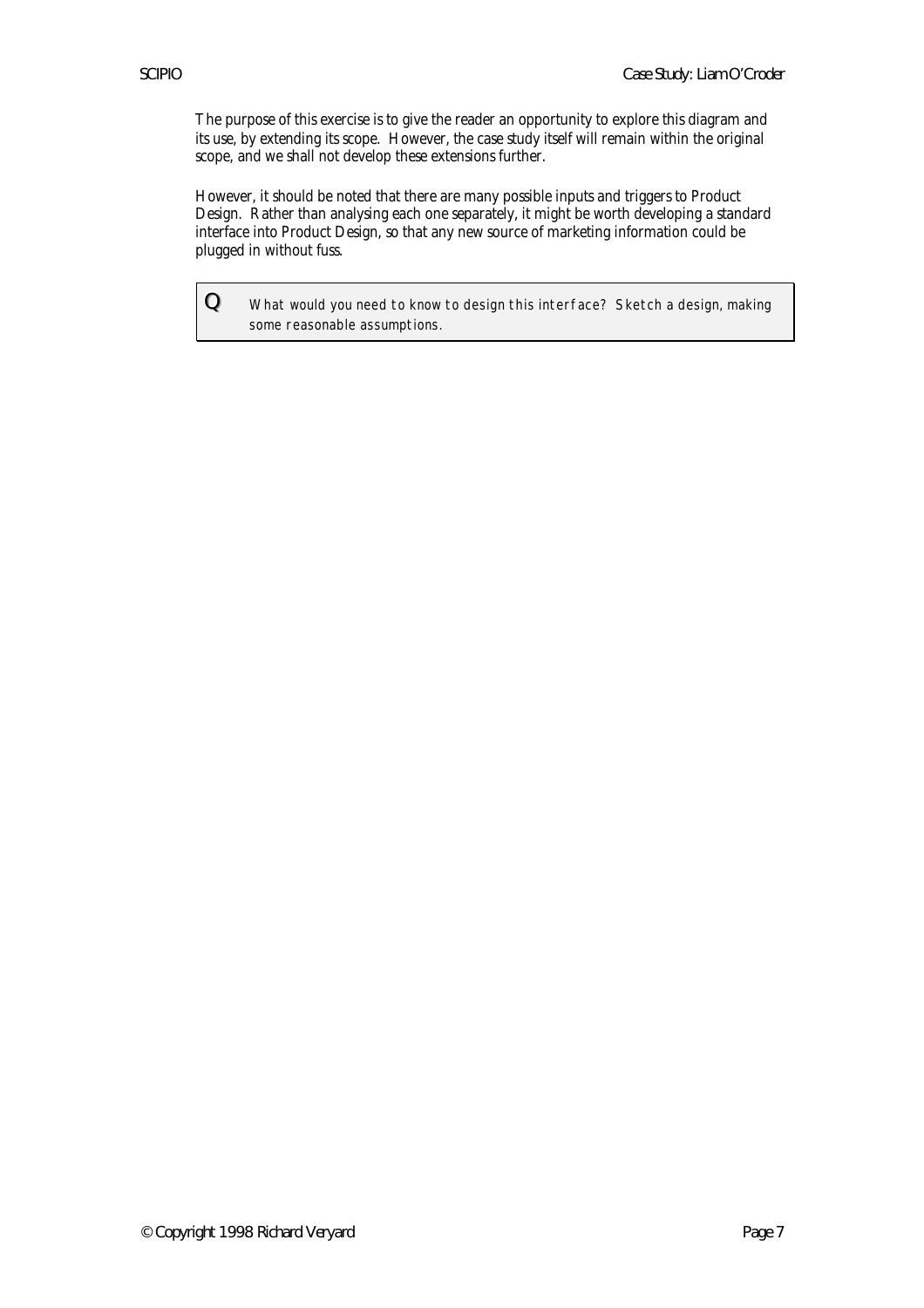# Modelling Business Relationships

We shall need to explore this example from several perspectives. For the purposes of this case study, we shall start by looking at the business relationships, both external and internal. We view a business system as a **collaboration** between several responsible agents.

In SCIPIO, we use these models to understand how **ownership** and **responsibility** are shared and distributed between many agents to perform one or more business processes.

In this case study, we are going to make changes to the business system at this level. In other projects, there may be no current desire or mandate to change the business system, but the computer system should still be designed with an understanding of the business system context. Among other benefits, this reduces the risk that future business changes may require extensive and expensive changes to the computer systems.

# The customer, the sales clerk and the designer collaborate to capture requirements.



To plug the hole, we think in terms of a collaboration (or **joint action**) between the designer, the customer and the sales clerk.

There has always been such a collaboration, but the participation of the three collaborators has been rather remote. What we seek to do is to make this collaboration **closer**.

Thus this model is an **invariant** model - it shows something that has always been valid and will remain valid. We need to explore the differences between the present (remote) way this collaboration manifests itself and the desired (closer) manifestation. This is shown next.

### The sales clerk and the frustrated customer become participants in Product Design.

To understand the nature of the change in the business relationships, we draw two models: an As-Is model of the present situation, and a To-Be model of a possible future situation.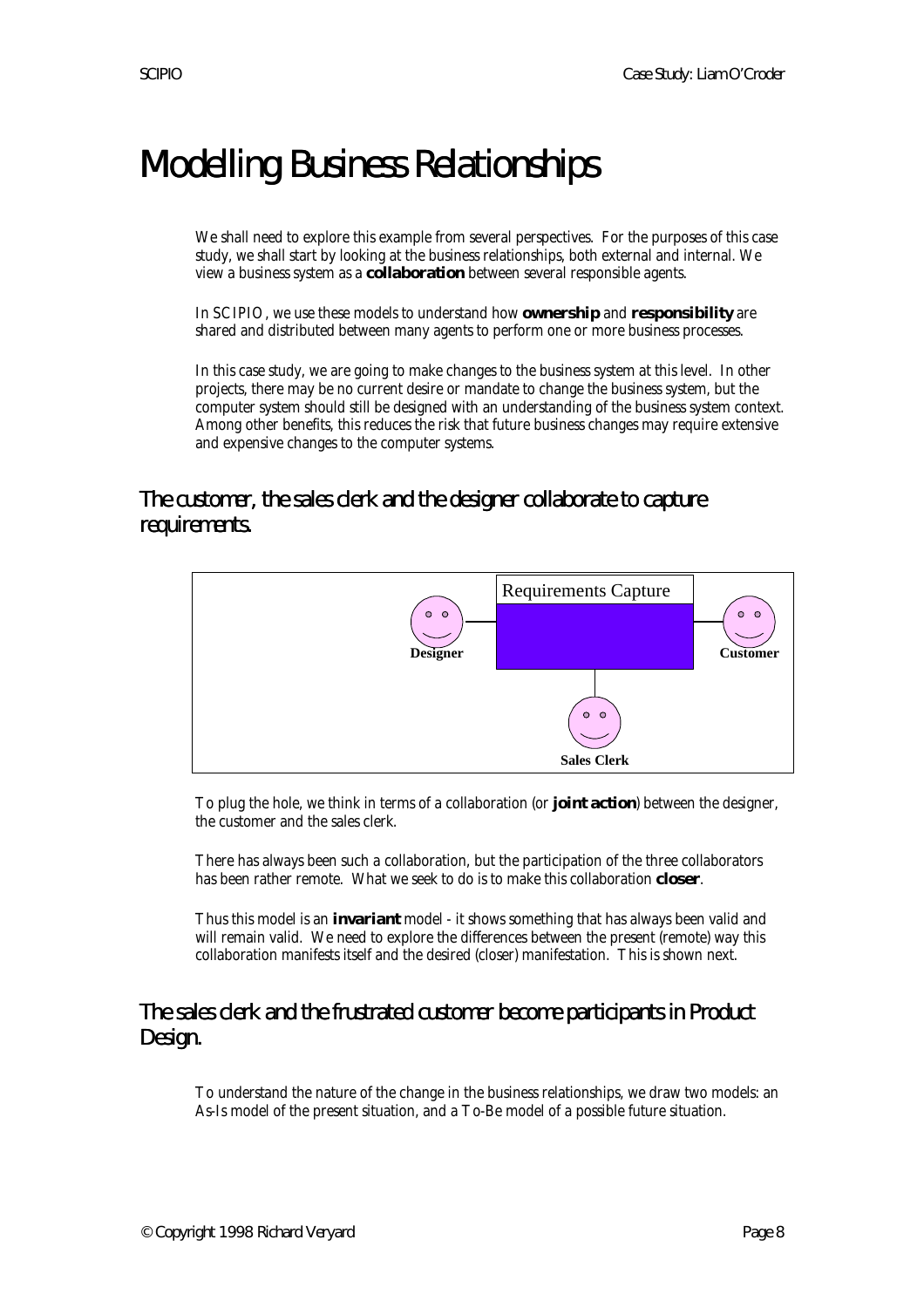

# We consider the complications that arise when the two processes belong to different organizations.

Modelling the business relationships also allows us to look at the issues of ownership and obligation. For example, we might consider the complications that arise when the customer sales process and the product design process 'belong' to separate organizations.

Who would own the design that emerged from this collaboration? What kind of contractual agreement would be required to formalize the collaboration between the two organizations? How would the collaboration be managed, perhaps jointly by two separate management systems?



Assuming these contractual and management issues are resolved, we then need to look at how this improved collaboration would be implemented. To do this, we look at a different view of the collaboration, showing the transactions or exchanges that are required to make the collaboration work.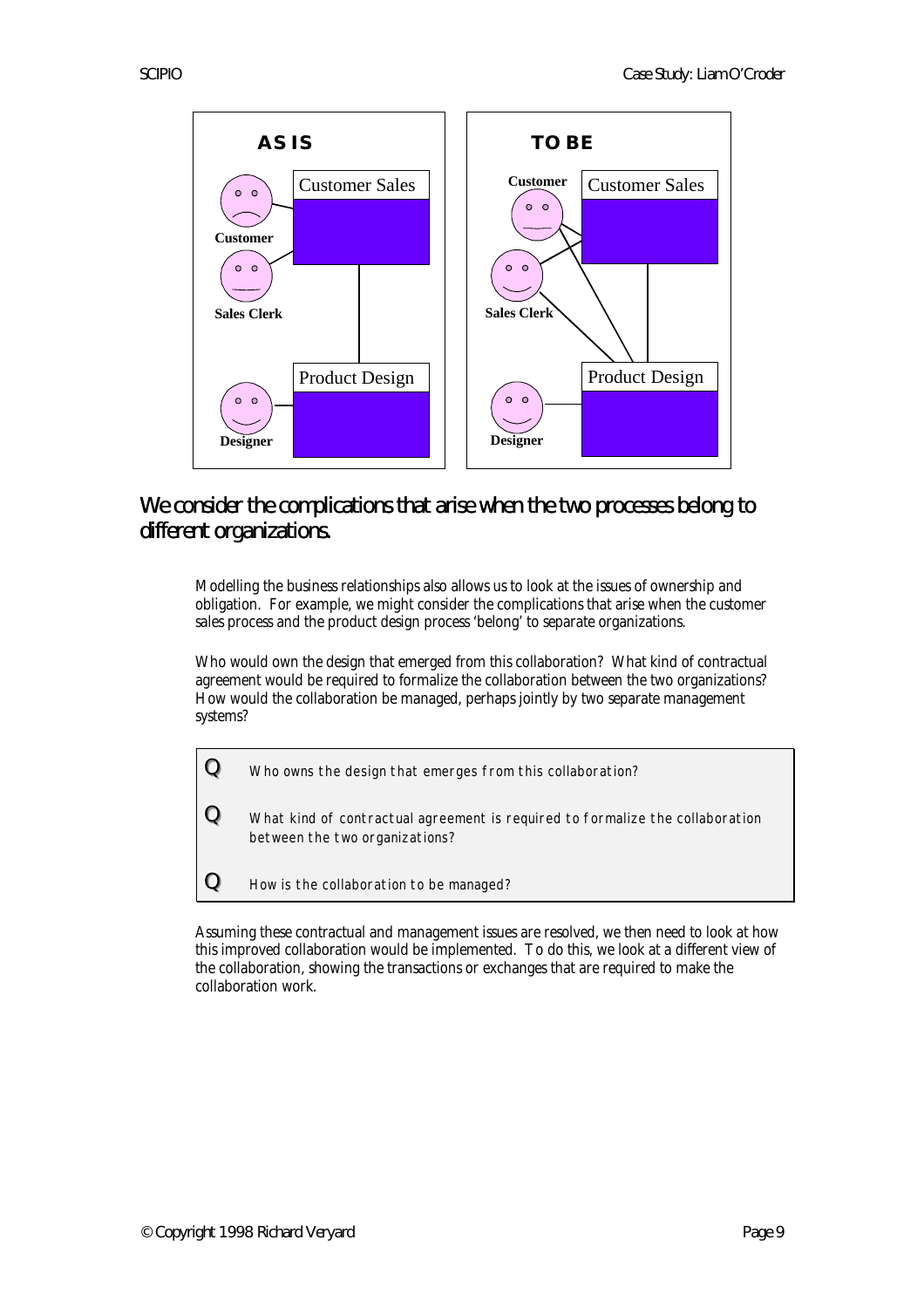# Modelling Transactions and Exchanges

Now we are going to add some detail to the business relationship models, to show the transactions and exchanges that form each relationship.

We need to consider the sharing and distribution of **authority** and **control** across one or more business processes. Who is talking to whom about what? We also consider the distribution and exchange of knowledge and information relevant to the business process.

# We focus our analysis on improving interactions.

Interactions at all levels can be improved. This includes interactions internal to a system, as well as interactions between the system and its environment.

Usually we want to improve interactions by reducing interaction distances - making interactions easier, quicker, cheaper and more reliable. However, in some cases we want to maintain or increase interaction distance - making certain classes of interaction more difficult, for reasons of security or autonomy. This involves a device known variously as a **Chinese Wall** (at business system level) or **Firewall** (at software level).

The sales clerk who can interact with Product Design can interact better with the customer.

The **transaction** view concentrates on the need for an additional **exchange** - between the sales clerk and the designer. It shows how providing the sales clerk with access to this exchange effects a transition in the sales clerk herself (from unhelpful to helpful), at least as perceived by the customer.

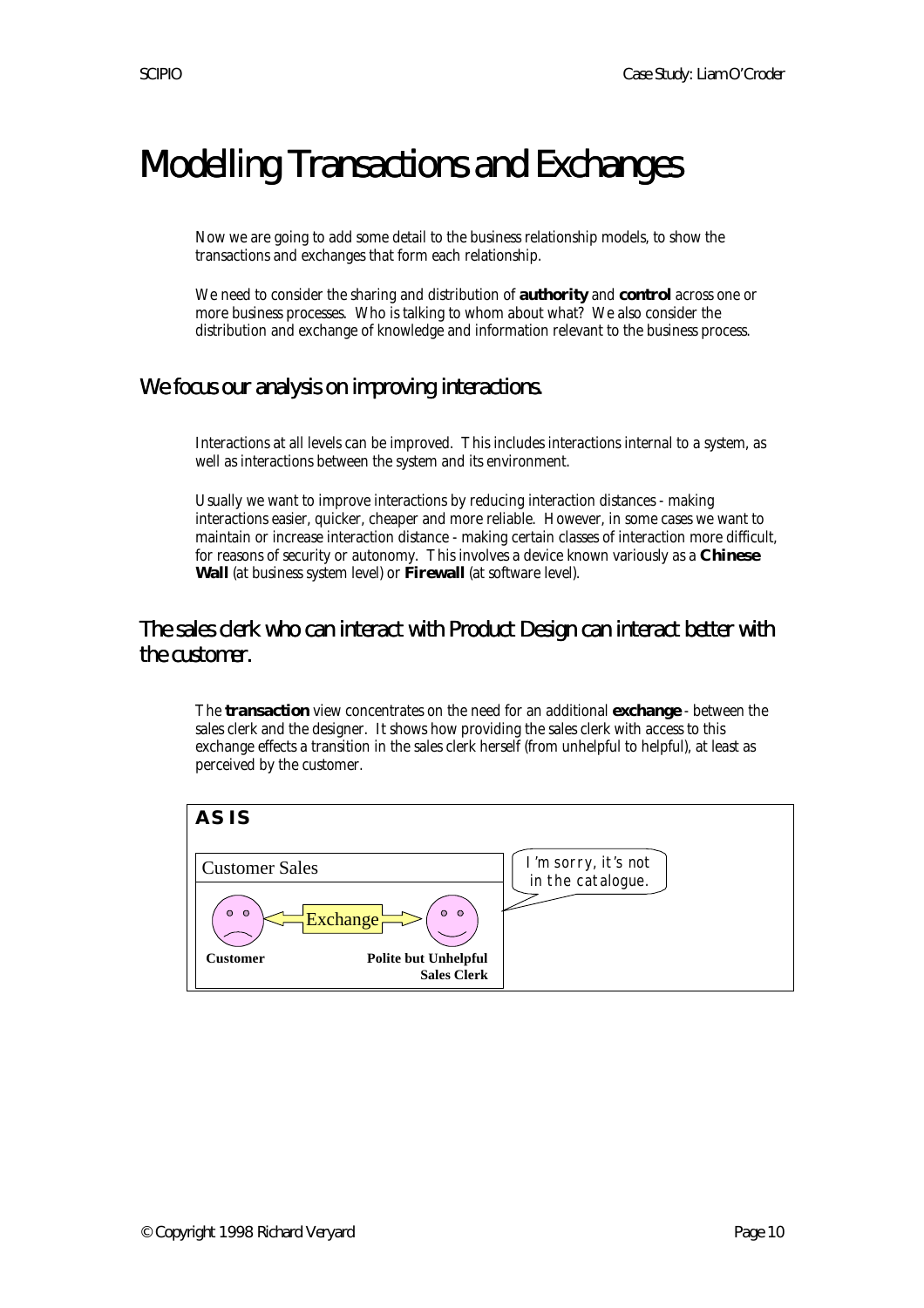

This shows a single exchange between the customer and the sales clerk, which has become more complex. An alternative way of showing the 'TO BE' situation is shown next.

After looking at this alternative, we'll then look at what's needed to implement the exchange between the sales clerk and the designer.

# The Sales Clerk's interaction with the Product Designer may be regarded as exceptional.

An alternative way of showing the 'TO BE' situation would be to have the primary exchange (i.e. order-taking) invoking a supplementary exchange (i.e. requirements-taking) triggered by failure of the primary exchange. We leave it as an exercise for the reader to convince herself that this is logically equivalent.



Now we'll come on to look at what's needed to implement the exchange between the sales clerk and the designer.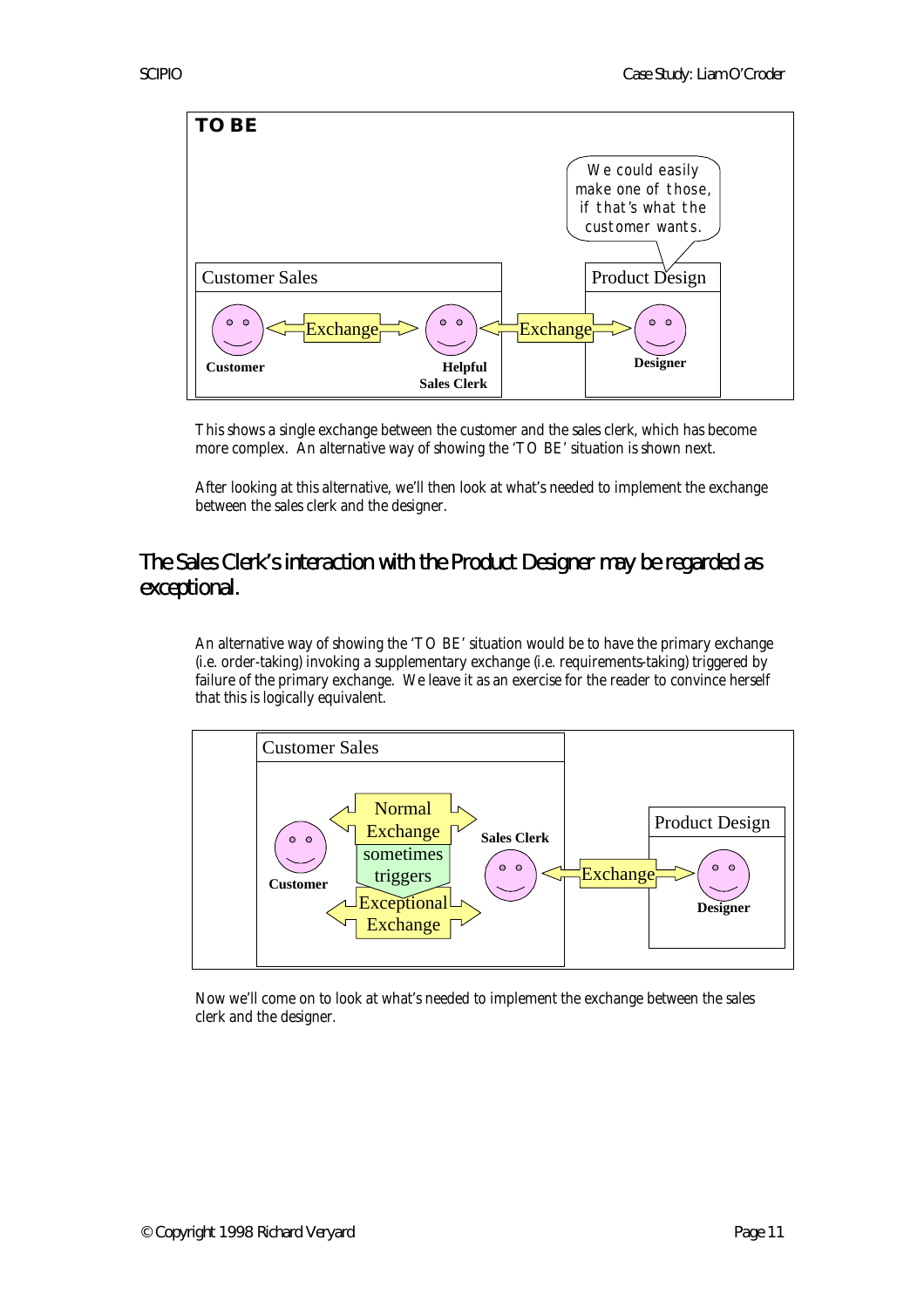We can consider other ways to enable the sales clerk to be more helpful.



Let's note that providing the sales clerk with access to an exchange with the designer isn't the only way of effecting an improvement. Another possibility is to increase the sales clerk's power to analyse the customer's requirement in more detail and suggest product substitutions.

# Each exchange is defined in terms of its purpose and outcome.

We need to **describe** the exchanges that currently exist (As-Is) and **specify** the exchanges that are required (To-Be). We define the logic of each exchange in terms of its preconditions and postconditions, as well as any invariant conditions. (The invariant specifies what conditions the exchange must preserve, or the things it must not do.)

| 00<br>$\circ$<br>$\circ$<br>Exchange <sub>r</sub><br><b>Sales Clerk</b><br><b>Customer</b> |                                                      | $\circ$<br>$\circ$<br>Exchange<br><b>Sales Clerk</b><br><b>Designer</b> |                                                                                                         |
|--------------------------------------------------------------------------------------------|------------------------------------------------------|-------------------------------------------------------------------------|---------------------------------------------------------------------------------------------------------|
| Name                                                                                       | Create sales order to match<br>customer requirement. | <b>Name</b>                                                             | Determine response to customer<br>requirement.                                                          |
| Logic                                                                                      | POST: sales order created OR<br>customer goes away   | Logic                                                                   | PRE: customer requirement not in<br>catalogue.<br>POST: special offer made OR<br>special offer refused. |
|                                                                                            |                                                      |                                                                         |                                                                                                         |

 $\bf{Q}$  Is there anything we need to specify as invariant conditions for these exchanges?

In the As-Is situation, there will often be a significant gap between intention and reality. However, this case study does not explore this difficulty.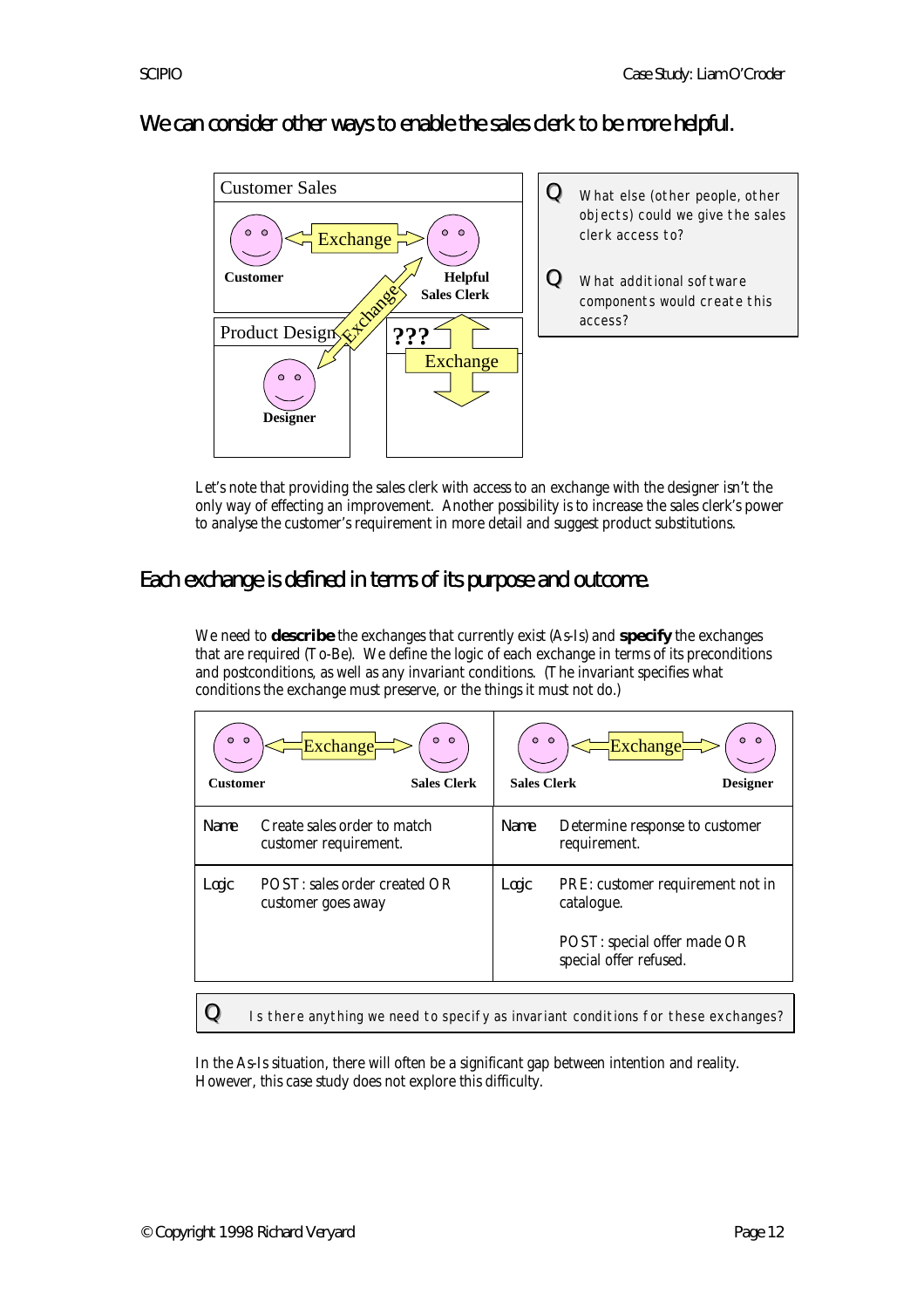# Each exchange is designed as a system of messages.



For a specific scenario, an exchange can be decomposed into a specific sequence of messages.



### Additional messages are required to support other scenarios.

information come from?

There are usually many different message diagrams for each exchange diagram, with different sequences of messages, each one representing a different scenario.

The above message diagram reflects the scenario where the designer says "Yes but" and the Customer says "Yes please".

For exchanges representing complex negotiations, there may be an indeterminate number of messages going backwards and forwards between the negotiating parties, before an agreement is reached. For such exchanges, the message diagram will need to be as complex as the negotiations themselves. The exchange diagram, however, shows such negotiations as a single exchange.

### The interaction continues.

Now we explore the options for assigning responsibility.

The production and delivery operation must get some specification of what the customer has ordered.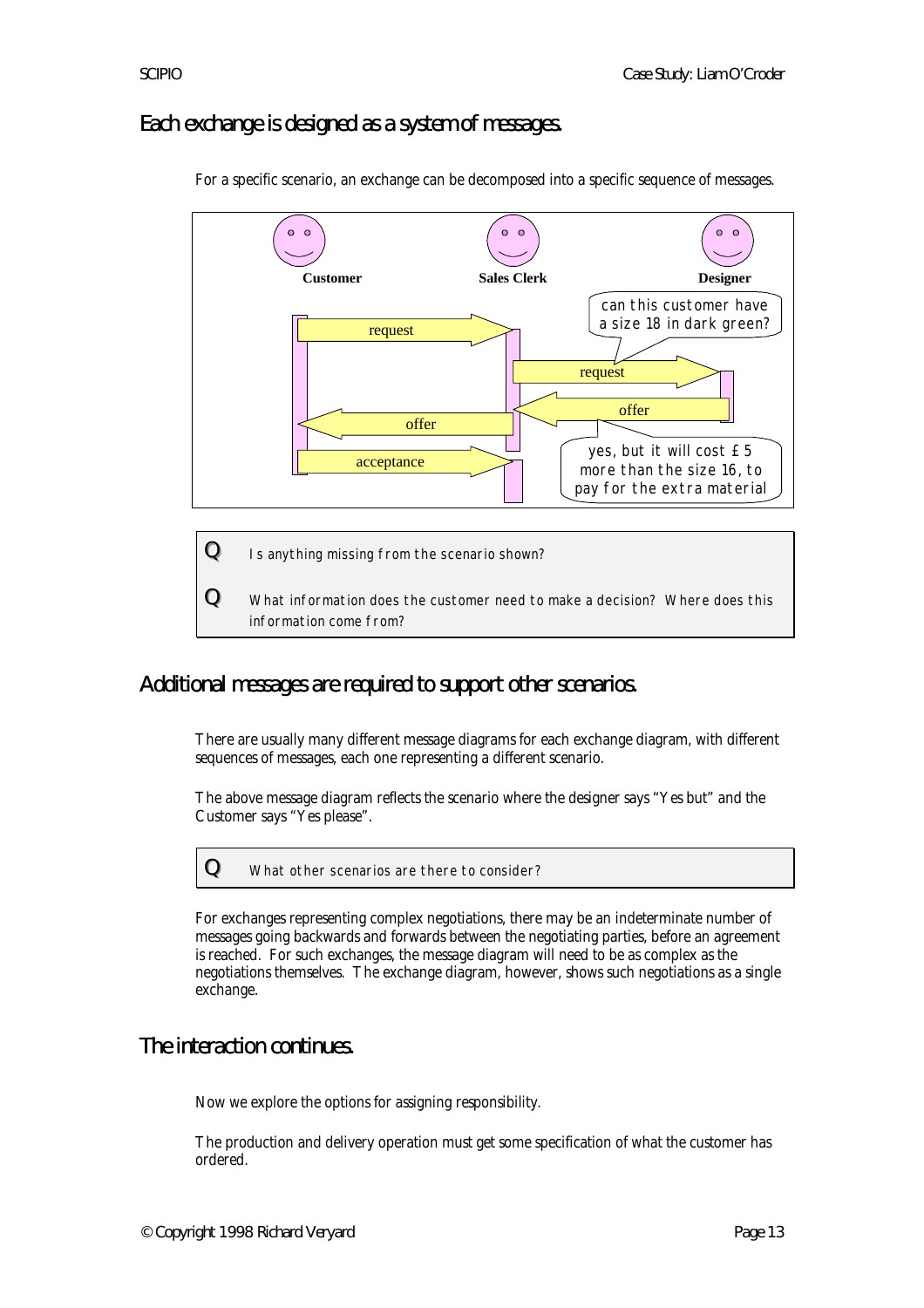

Which of these options do you think is more robust with respect to a variety of scenarios? What object **identifies** the transaction in each case?

Where does the responsibility lie for identifying the earliest delivery date? (We shall return to this question later.)



The workflow includes human roles and software components.



The new operations are added, and the whole thing is strung together using workflow management software or appropriate middleware.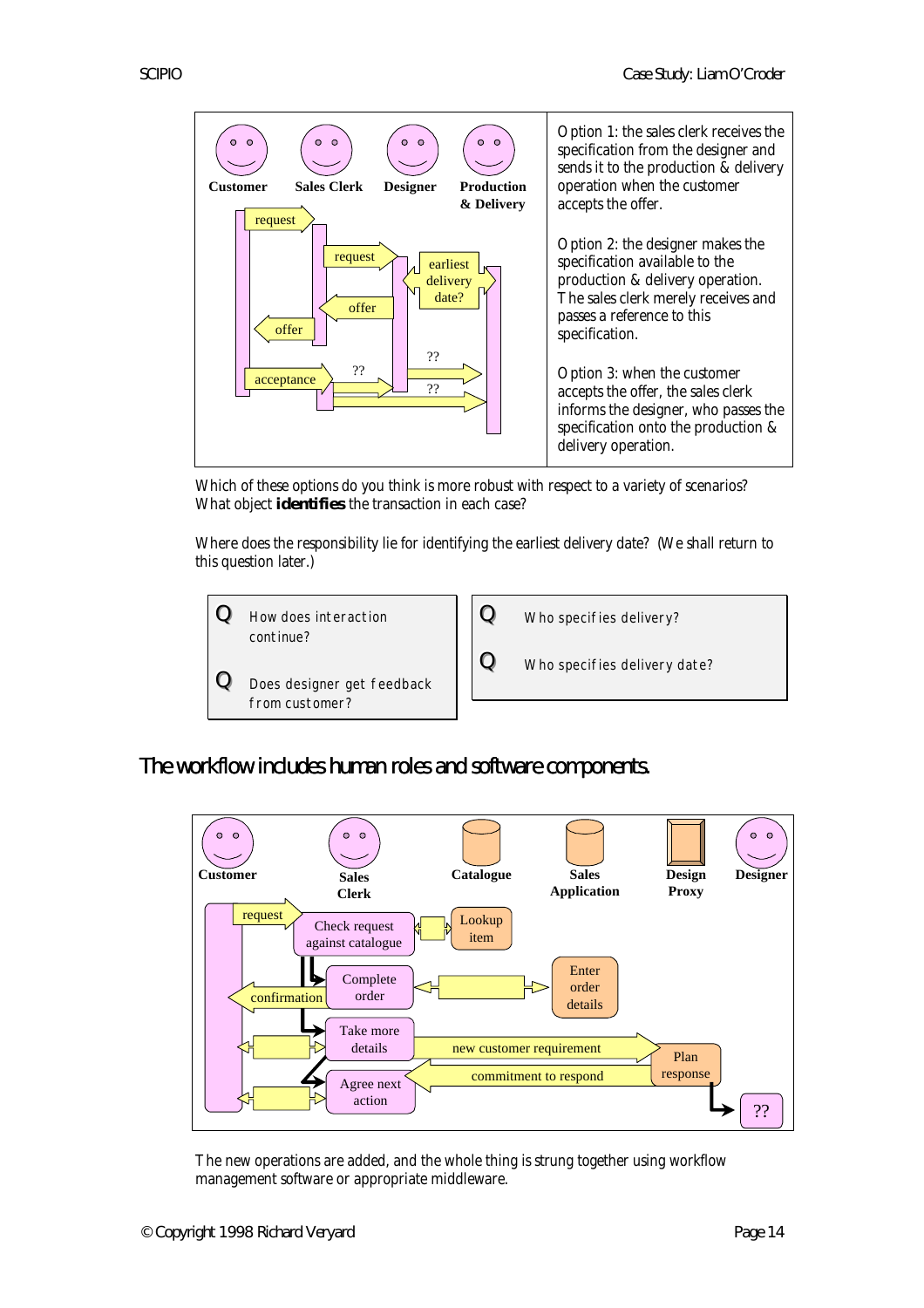In our solution, the Design Proxy handles the workflow.

# The new workflow is negotiated between the participants.

So far, we have assumed that the product design process will be able to make use of the new information collected by the sales clerk, and will be able to provide a prompt response.

In this example, we assume that a representative of the design organization has the authority to agree this, and commit to the new exchange.

Thanks to component-based development, we can install the new connection between the sales process and the design process without necessarily concerning ourselves with the internals of the design process.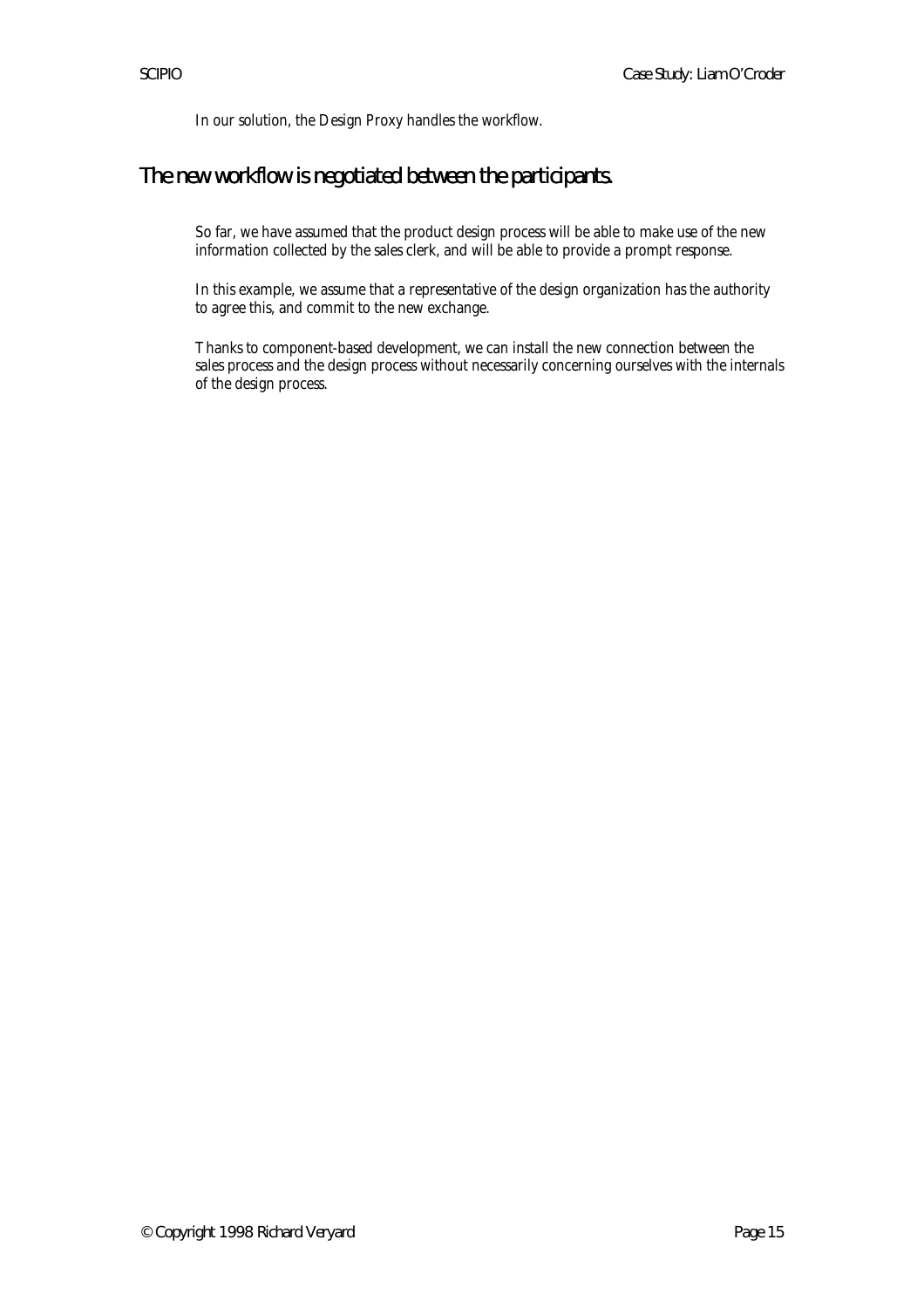# Modelling Behaviour and Services

# We start to consider the agents as objects.

Each human role, each software artefact, each lump of activity, can be described as an **object**. We use object modelling techniques to describe the **behaviour** of an object as a set of **operations** performed by a **class**. We now view the whole system as a collection of behaviours.

To give meaning to the operations of an object, we need to understand the **vocabulary** in which the operations are expressed. Each object knows about some other objects, and may make reference to them. This vocabulary is modelled as a class diagram, for each object.

An **interface** represents a service provided by some objects to some other objects. The interface of an object consists of a set of operations, together with that part of the vocabulary that is referenced in these operations. For many purposes, we wish to specify the external behaviour of an object, without specifying its internal model.

In many object modelling methods, the behaviour of a whole system or subsystem is described as a set of **use cases**. This defines the interface between the system and a human role external to the system. (This human role is usually known as The User.)

We define the behaviour of each object in response to each message.



At this point in the case study, we describe the external behaviour of the sales clerk, as supported by one or more software systems. At this point, we do not distinguish the behaviour of the clerk from the behaviour of the software supporting the sales clerk - this distinction comes later.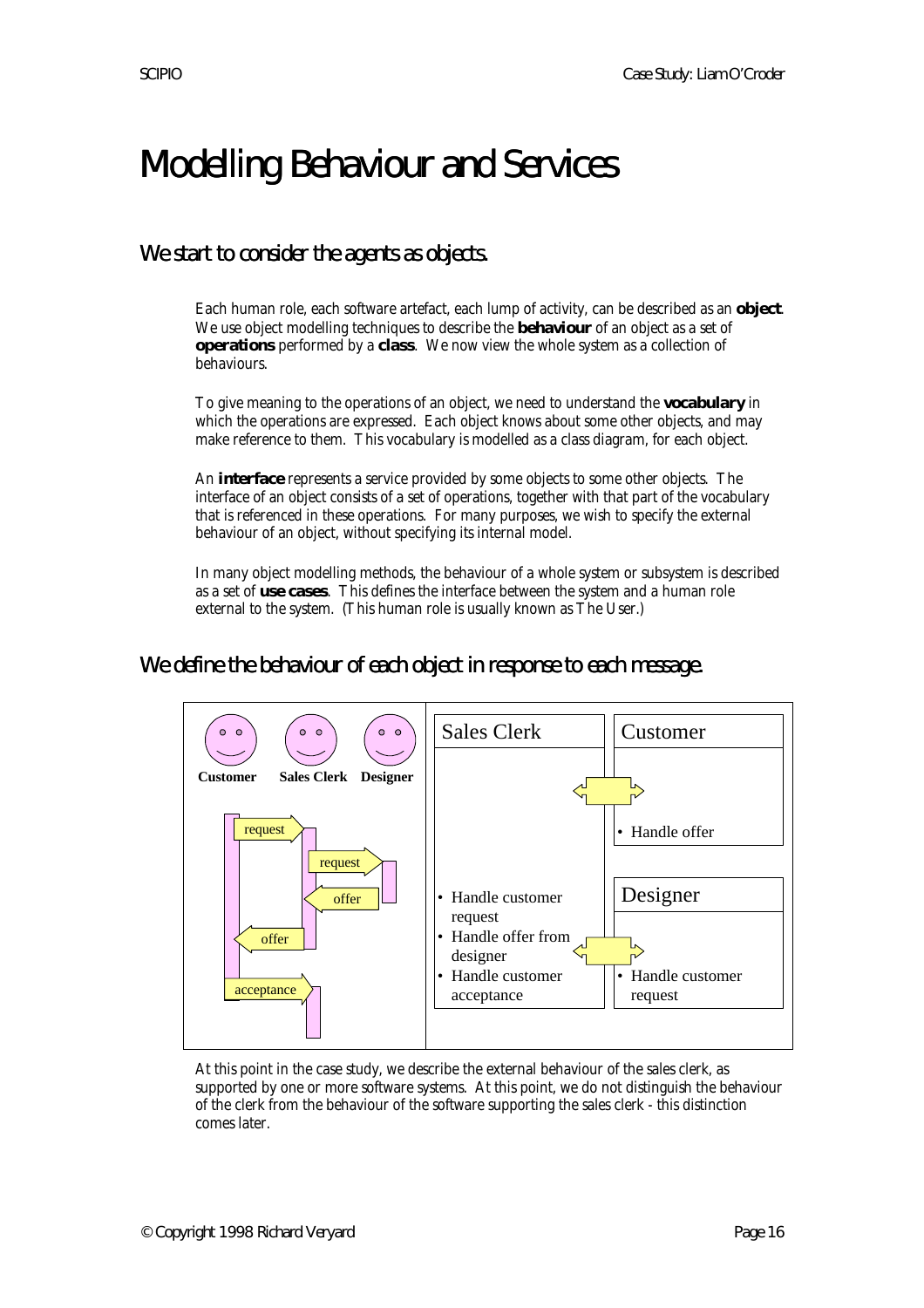

We define the rules for each behaviour.



To define each operation declaratively, we define its preconditions and postconditions. These can be expressed as formulas in predicate logic, but we prefer to represent them as hierarchical rule diagrams.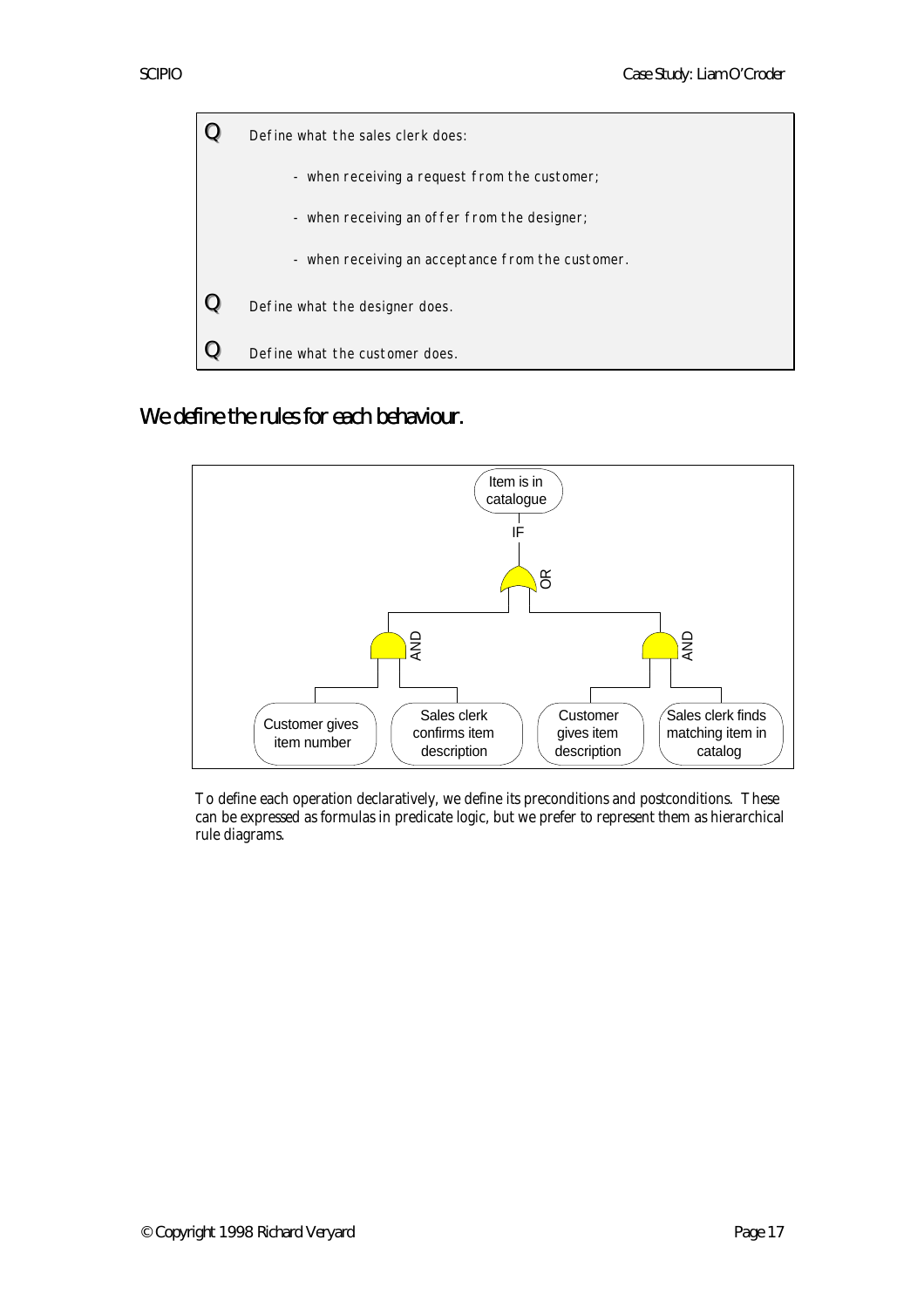

Even small details are analysed in the same way.

Note that the Resource Manager will only be included in this collaboration under certain circumstances, viz. if the possible outcomes (postconditions) of the exchange may include alterations to resource allocations.

 ${\bf Q}\quad$  What are the options for designing the exchange of messages?

 ${\bf Q}\quad$  What are the options for designing software components?

Exchanges may be implemented through proxies.



One way of looking at the role of the sales clerk is that he is merely a two-way proxy. The designer talks to the sales clerk as a proxy for the customer, and the customer talks to the sales clerk as a proxy for the designer.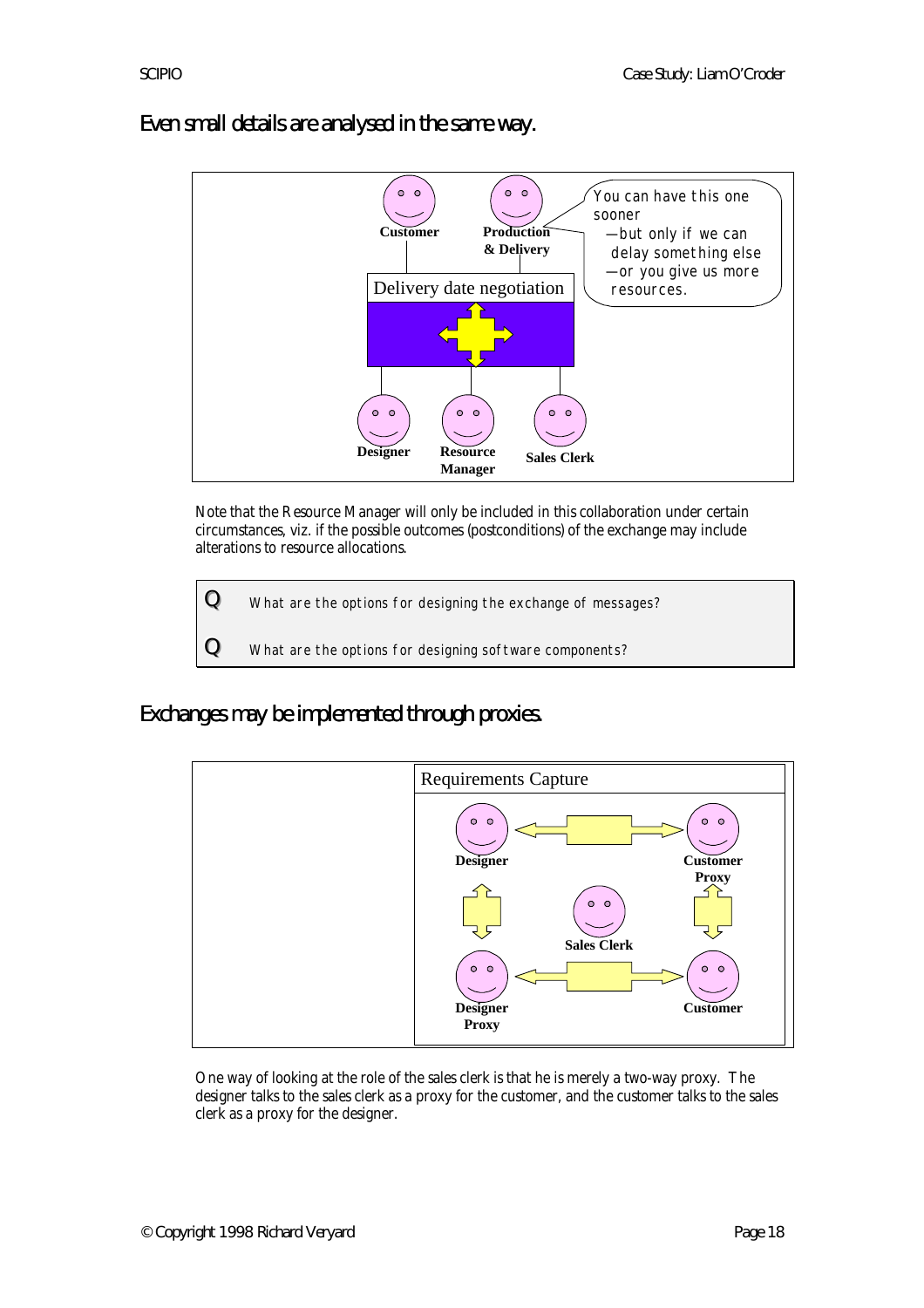In some telephone sales situations, a computer may stand proxy for a human. For example, in some cities it is possible to order cinema tickets over the phone without talking to a real person at all.

Proxies may be human or mechanical. Indeed, in the Behaviour View we do not need to specify whether behaviours shall be human or mechanical - this is determined in the Design View.

An earlier version of this material provoked a comment about the way that I've named the components - particularly the Designer Proxy. Software engineers have traditionally been taught to name modules or components in terms of their functions. Thus, instead of 'Designer Proxy', they would probably have called it 'Requirements Capture'.

If you were looking at the component purely from the perspective of the sales clerk, this would seem the natural choice. But I prefer to name components in terms of the exchanges they implement. This focuses attention on the other end of the exchange: in this case, the product designer.

However, for those components where I haven't analysed the exchange, I've used traditional functional names.

#### A proxy has special advantages as an exchange partner

| <b>Location</b>    | Accessible from anywhere you need it. |  |
|--------------------|---------------------------------------|--|
| <b>Timing</b>      | Always available when you need it.    |  |
| <b>Ease of use</b> | Can use your vocabulary.              |  |
| <b>Reliability</b> | Always provides a good response.      |  |

The proxy stands for someone or something else. It should provide better availability - in terms of location, timing, ease of use, and reliability. It may also improve maintainability: since only the proxy itself needs to know the exact relationship with the people or things it is standing for, only the proxy needs to be changed if this relationship changes.

So what does this mean when we come to designing the behaviour of the proxy?

 ${\bf Q}\equiv$  What behaviours does a proxy need to have in order to provide these advantages?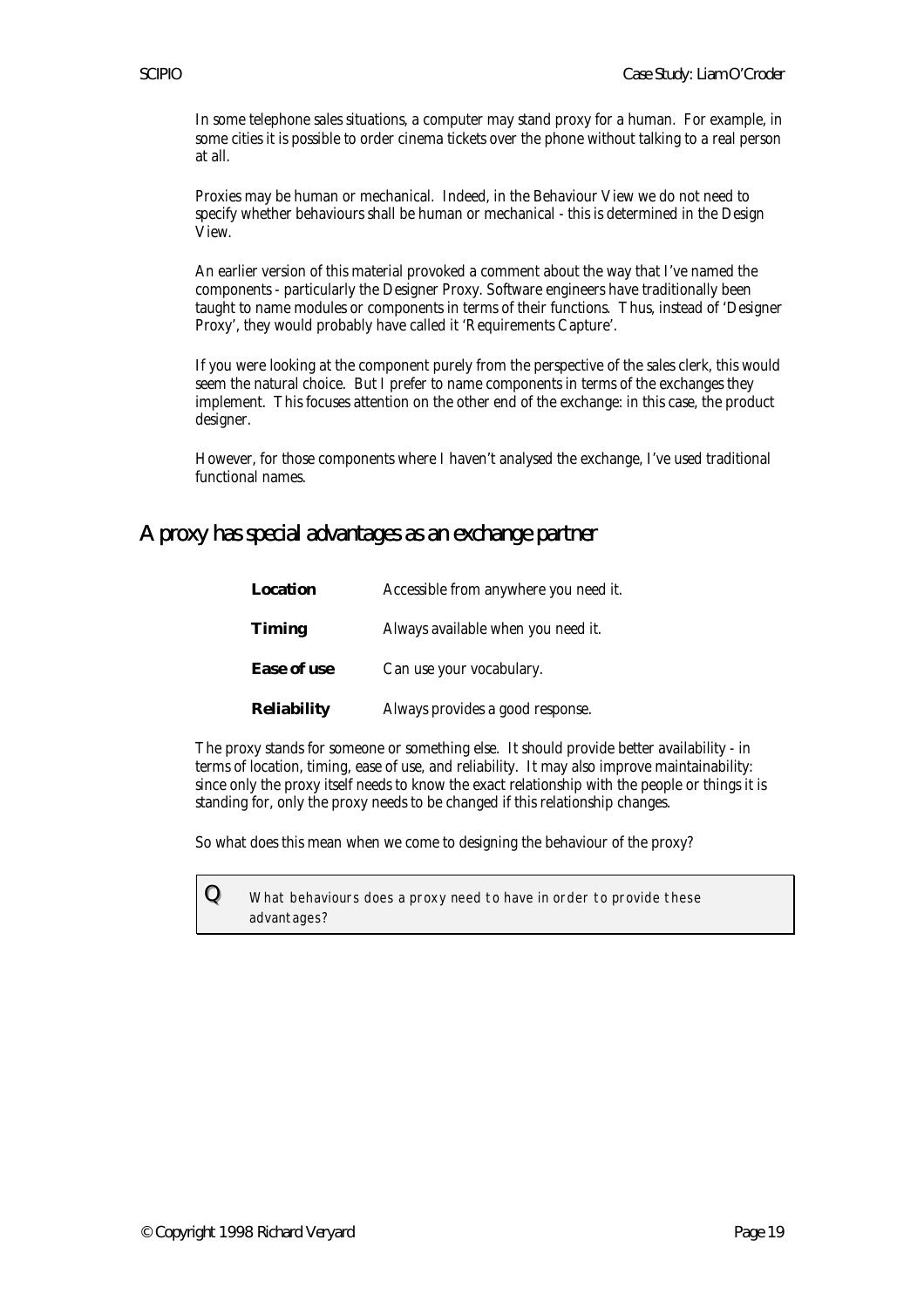The sales clerk interacts with Product Design via a software component: the Designer Proxy.



This view shows how the required **behaviour** of sales order processing is divided between one human role (in this case, although in other cases there may be multiple human roles) and two software components. When the analysis is complete, each box will contain a detailed specification of the required behaviour of the given role or component.

What is achieved by having the sales clerk talk to a designer proxy (implemented in software) rather than directly to the designer?

Firstly, the designer proxy will have a much higher level of availability than the real designer. The sales clerk can nearly always access the designer proxy, whereas the real designer may be in meetings.

But the introduction of a software component between the sales clerk and the designer also gives us an opportunity to get more flexibility into the process, since we no longer need to fix the identity or location of the designer in advance. The designer proxy can stand for many designers, perhaps not yet identified. Instead of being given access to a single product designer, the sales clerk is potentially given access to an entire network/system/process.

 $\bf{Q}$  If there is a large network of designers available, on what basis does a particular task get routed to a particular designer?

Except in a very small organization, the sales clerk will not know all the designers personally, and is very unlikely to know which of them are busy at a given time. In any case, it may not be appropriate for the sales clerk to select a designer, based on whatever knowledge or opinions the sales clerk might have of a given designer's capabilities. With proxies, our solution is both scaleable, and allows for different criteria of designer selection and work allocation to be implemented.

Perhaps there is a group of designers in Hong Kong, working a different shift pattern to the European designers. (Many distributed workflow systems take full advantage of the shifting time-zones around the world.) Perhaps the company has recently merged with a company in Germany, whose designers specialize in leather garments. (The system could route tasks according to specialist requirements of knowledge and skill.) Perhaps the company has a joint venture with a chemical company, developing new man-made fabrics.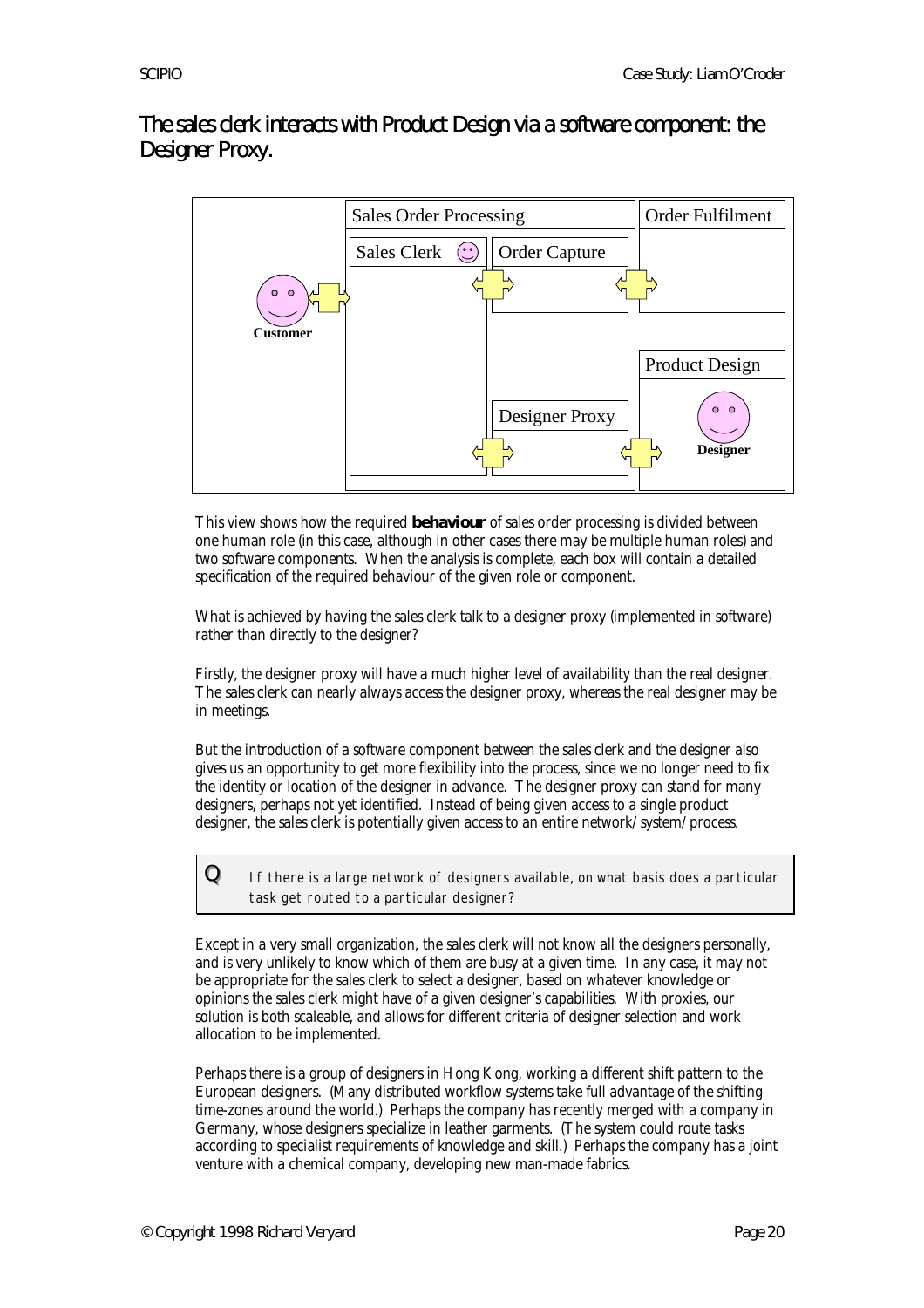${\bf Q}\quad$  How does the behaviour of the design proxy relate (if at all) to the behaviour of the designer?

The designer proxy needs to anticipate the behaviour of the designer. Ideally, the designer proxy needs to ask all the questions that the designer himself will ask. One way of achieving this is to build an intelligent proxy that will learn from experience - adding questions according to the history of previous exchanges. However, this could result in the designer proxy asking considerably more questions than a real designer would ask.

#### Product Design also needs proxies.



Just as the sales clerk talks to a design proxy, the designer may need to be able to talk to a sales proxy, or even a customer proxy, which would be another software component giving a similar degree of flexibility and transparency in reverse.

 ${\bf Q}\equiv$  What proxies are needed by Product Design? Sketch a plausible model showing this.

 $Q$  Does the Designer need to know whether he is talking to the Sales Clerk or directly to the Customer? Would a combined proxy provide greater flexibility?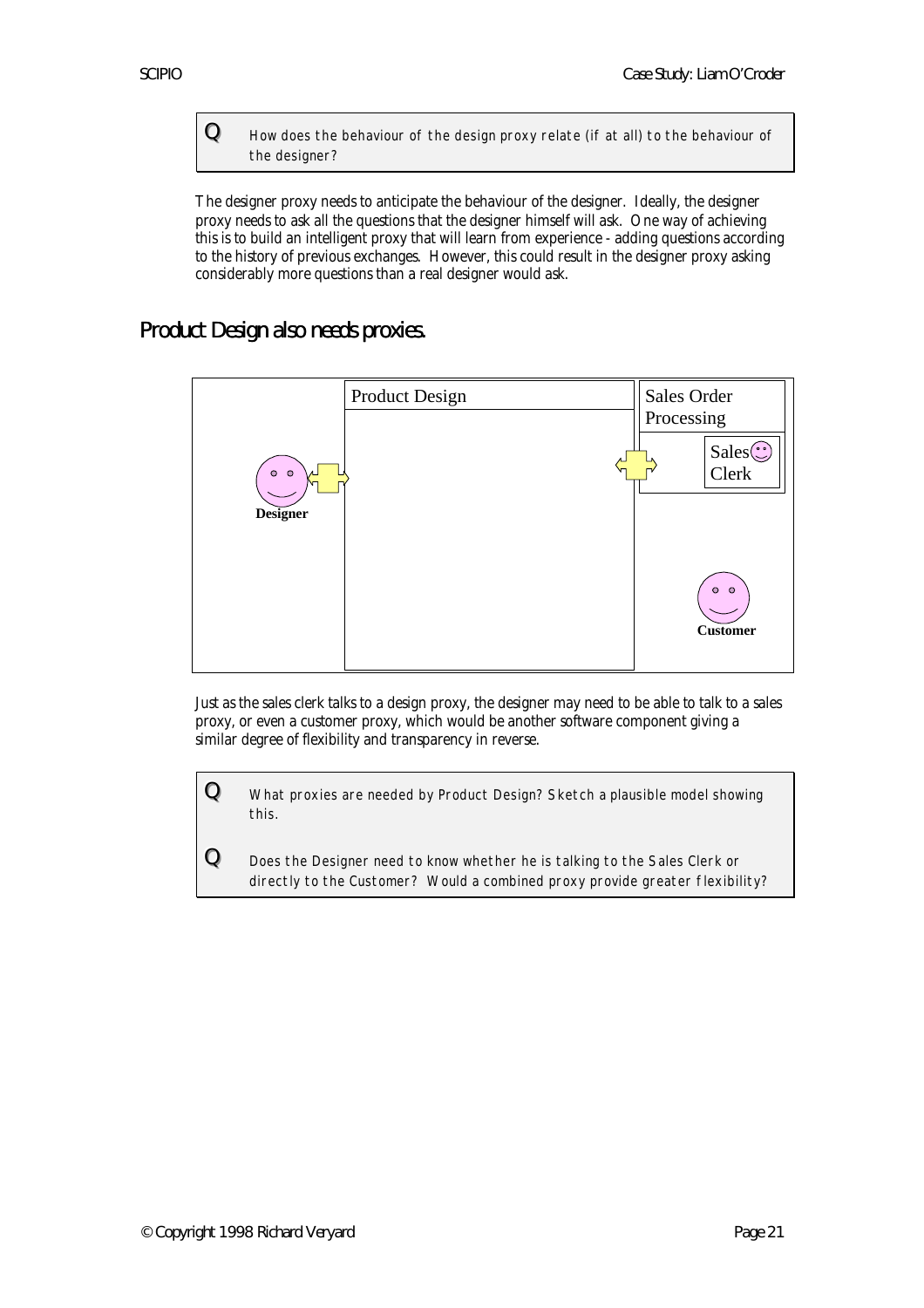# Specifying Components and Interfaces

When we have a complete understanding of the behaviours and services that are required, we can partition them into **components**, with clearly specified **interfaces**. A component can only be used through an interface. Several behaviours and services may be bundled into a single component. In some technical environments, a component may offer its services through several interfaces.

It is at this stage that we consider the opportunities to reuse and enhance legacy systems. We use similar techniques to describe the behaviour of chunks of legacy system, and this defines what is required to convert these chunks into proper components - for example, stripping and wrapping techniques.

We design the sales application as a hierarchy of services, delivered by components.

|                                      | <b>Sales Application</b>                                                                                            |  |  |
|--------------------------------------|---------------------------------------------------------------------------------------------------------------------|--|--|
|                                      | <b>Order Capture</b>                                                                                                |  |  |
| 0 <sub>o</sub><br><b>Sales Clerk</b> | <b>Customer Details</b><br><b>Goods Details</b><br><b>Delivery Details</b><br><b>Payment Details</b><br>Credit Card |  |  |
|                                      | Designer Proxy                                                                                                      |  |  |
|                                      | <b>Customer Details</b><br><b>Demand Details</b><br>Goods Wanted<br>Designer Details<br>Price<br>Time               |  |  |
|                                      |                                                                                                                     |  |  |

This view shows the **design** of the sales application as a hierarchy of components delivering services to one another. This diagram shows the hierarchy in the form of nested boxes - tree diagrams provide an alternative (equivalent) representation.

The software design is decomposed to the level of individual screens/windows, and to individual database accesses.

Ideally, many of these low-level components will already exist, either in the form of existing legacy functionality that can be wrapped to provide the required interface, or in the form of generic components from an existing component library that can be plugged in to provide the required service.

#### We adjust the design to make best use of the components we already have.

Some credit card functionality already exists. We can subdivide the Credit Card component into the existing functionality and the new functionality. There are then three design options: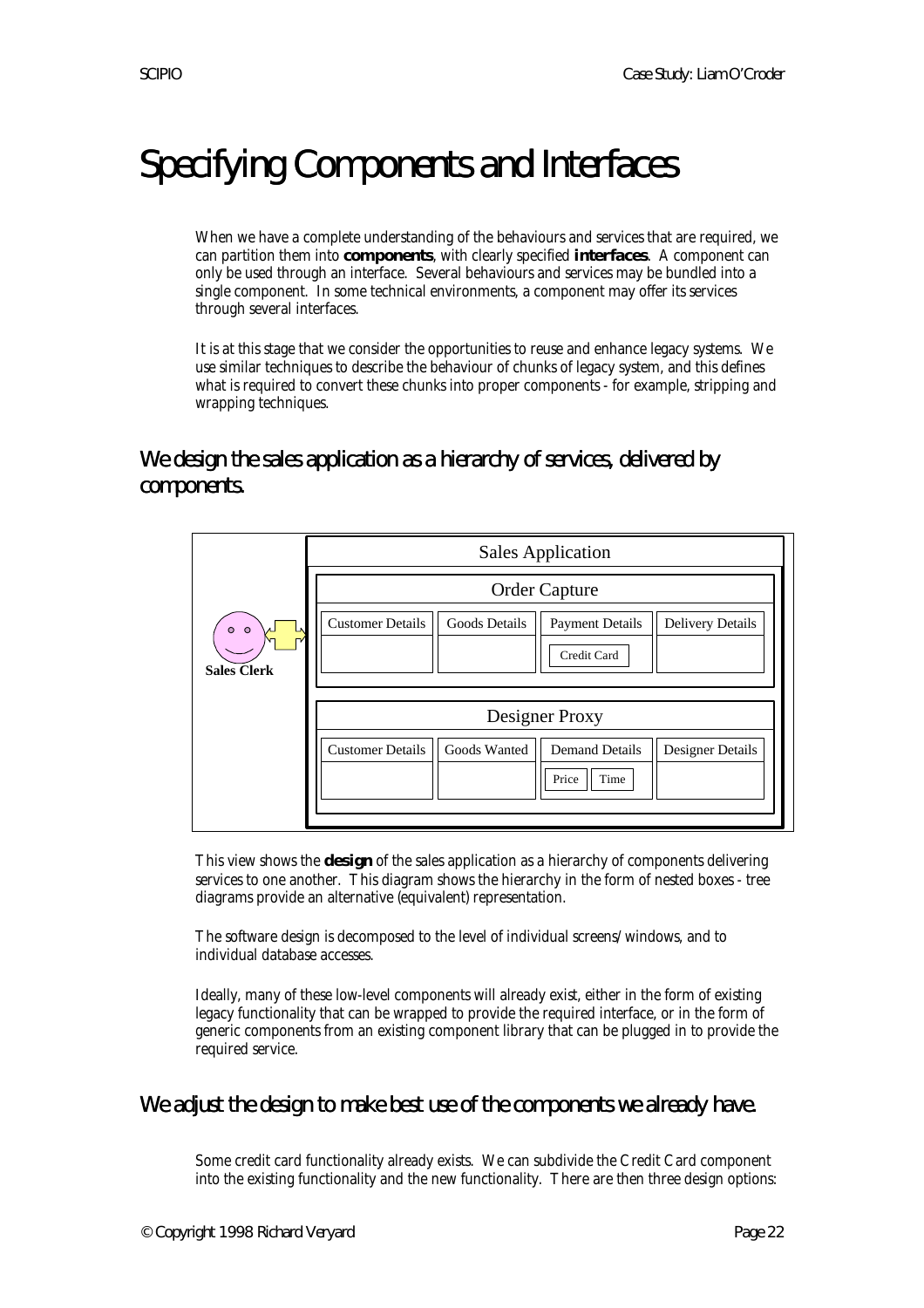- 1. Preserve the interface of the existing component. Adjust the interfaces of the components that interact with it.
- 2. Modify the existing component to extend its interface. (This would normally need to be done in a way that preserved the existing interface for existing uses.)
- 3. Add a bridging component that allows the existing component to be used without modification, and without changing the design.

# The workflow is implemented as a string of components.

We can use workflow management software and/or middleware to administer the actual exchange of messages between the relevant people/departments.



Most of the order capture functionality already exists - and we want to reuse it.



Most of the order capture functionality already exists in the legacy system. We don't want to rebuild this if we don't have to. Instead, we can wrap the legacy code so that it performs the required operations in the manner of a component.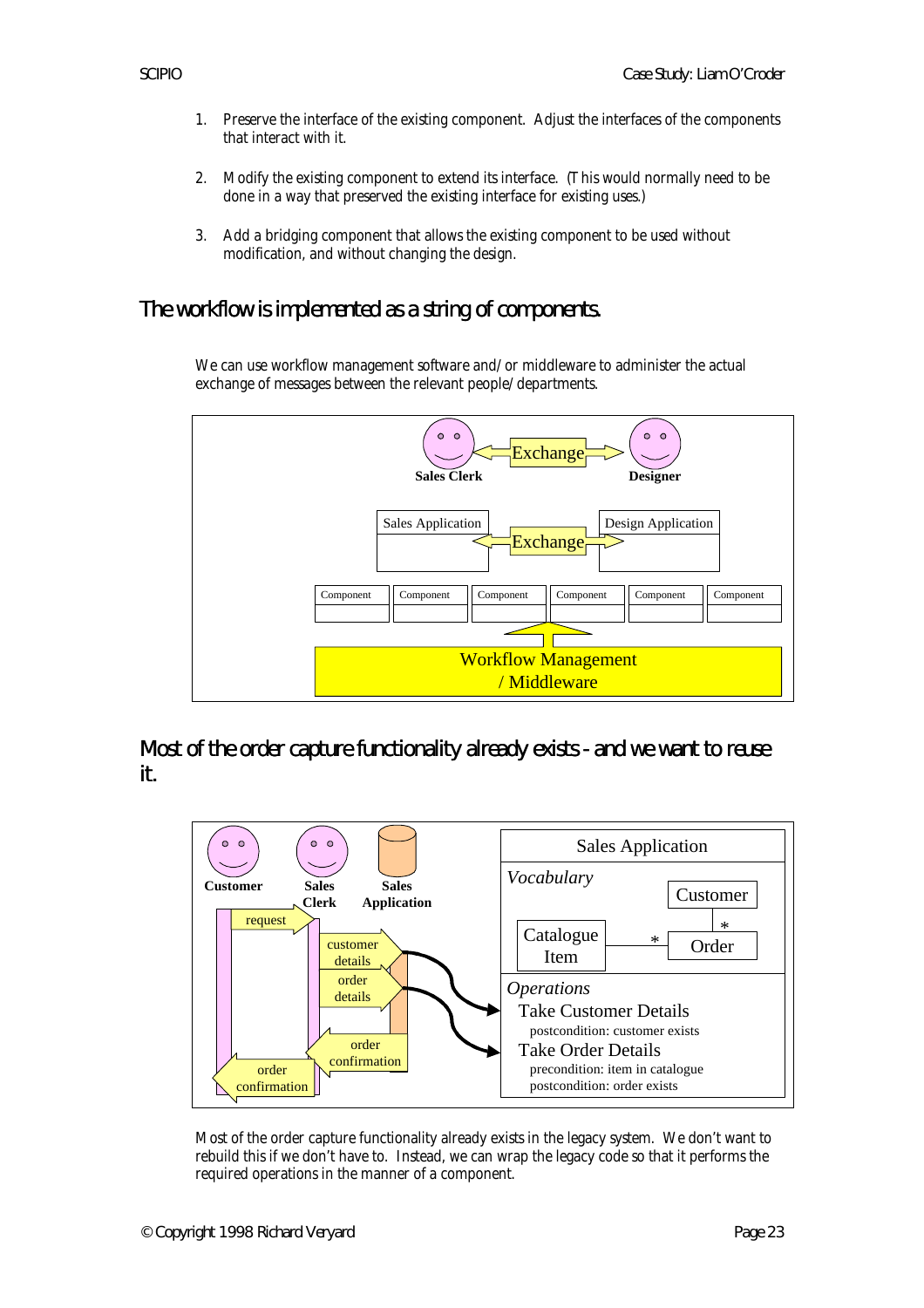# Our new system complicates the data structure.



 ${\bf Q}\quad$  What are the operations of the new component?

There are many existing applications that reference CATALOGUE ITEM. Some of these should continue to reference CATALOGUE ITEM, while others will now need to reference the more general ITEM.

 ${\bf Q}\equiv$  Which applications would you expect to require <code>CATALOGUE</code> I <code>TEM</code> only?

 ${\bf Q}\equiv$  Which applications would you expect to require all occurrences of ITEM?

We may need to implement this by creating a component with multiple interfaces. We can then gradually reconnect existing applications to this new component. In the short term, some manual adjustment (e.g. to management information reports) may be required.

 ${\bf Q}\quad$  Which applications would you expect to be most critical for reconnecting to the correct data structure? Which applications (if any) would you expect to be least critical?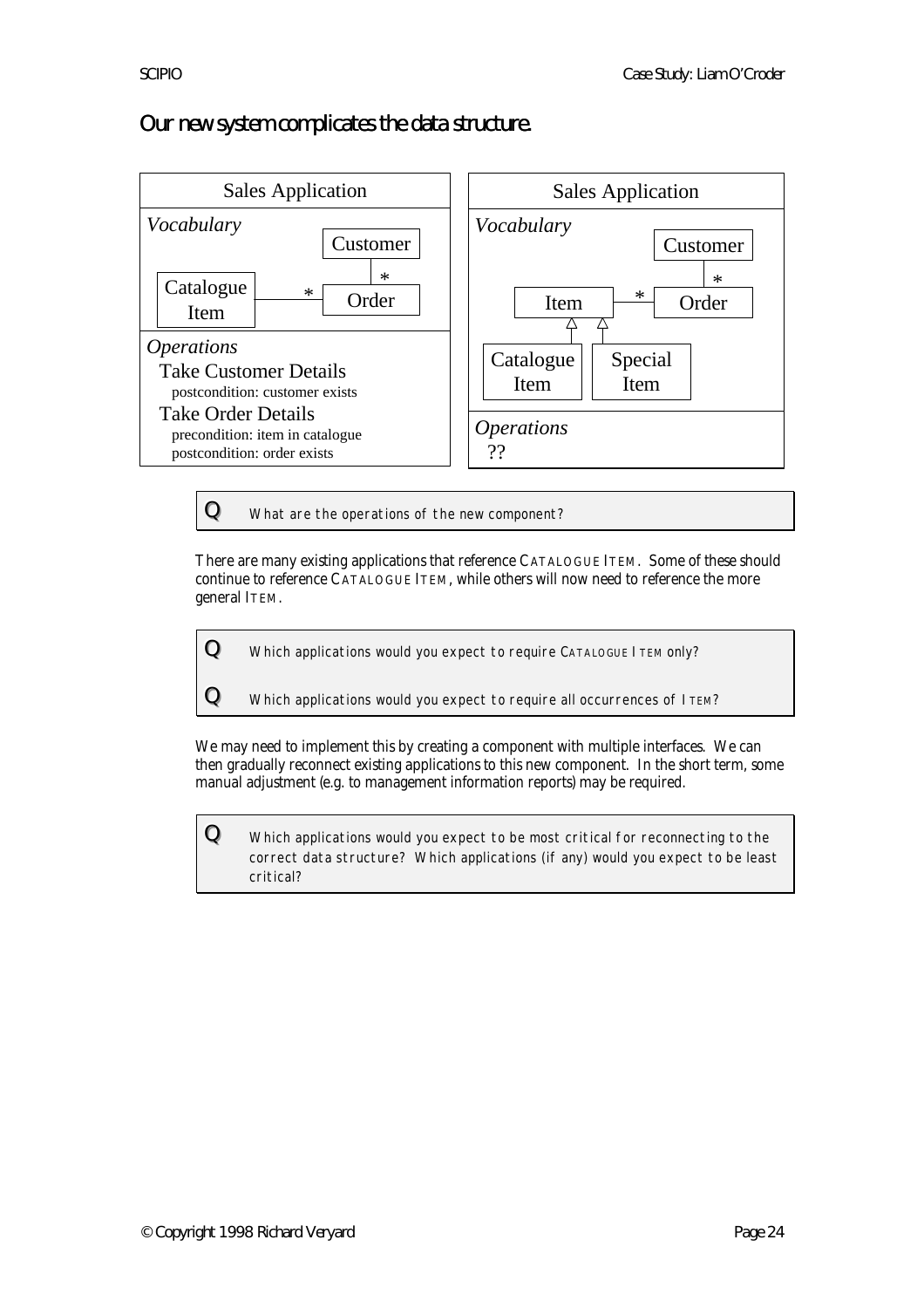

# Our new system complicates the rules ("postconditions") for taking an order.

The preferred option for implementing this additional behaviour is to wrap the existing behaviour as a component, and create the additional behaviour as another component.

Existing behaviours can be extracted from legacy systems.



Additional behaviours can be specified as new components.



 $Q$  Specify the new behaviours that are required.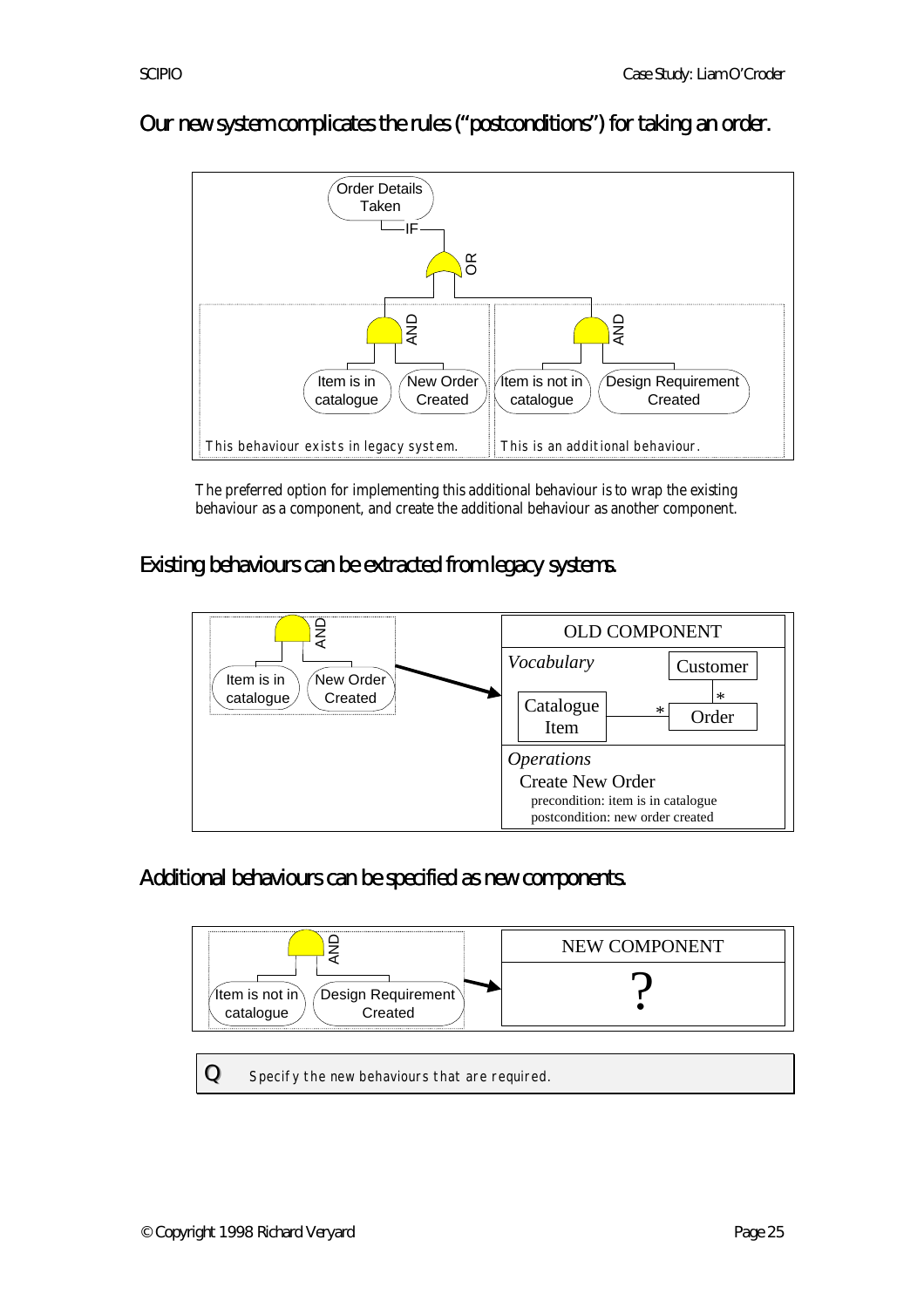# Our new system relaxes the rules ("preconditions") for selling an item.

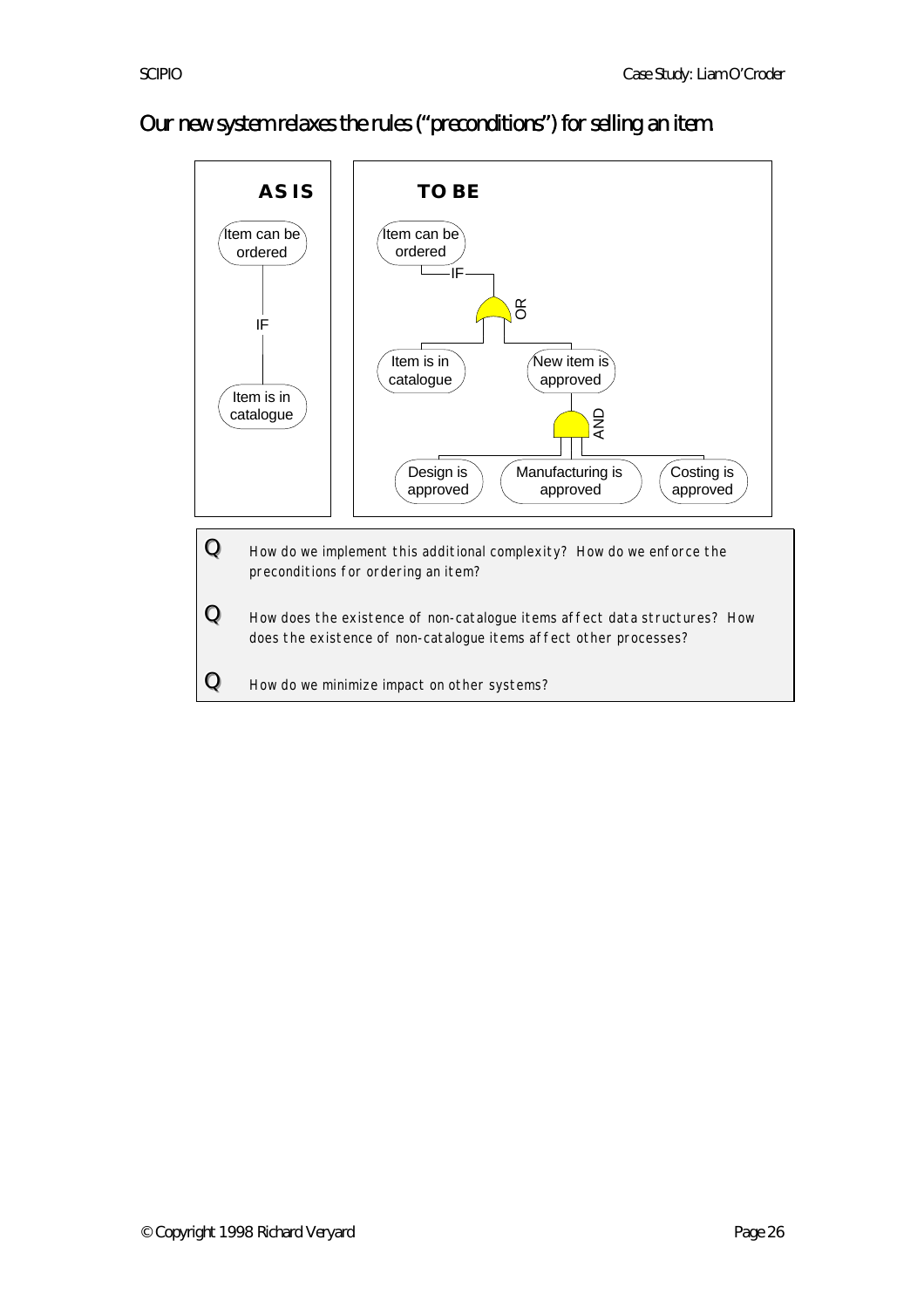# Specifying Physical Mechanisms

# The components are distributed onto the appropriate physical platforms.



This view shows the **physical** configuration and distribution of the components onto elements of the technical infrastructure. The technical choices made here affect such quality characteristics of the final system as reliability, availability, robustness and performance - these are often known as 'non-functional' requirements. These characteristics connect back (or at least they ought to) to the distribution of responsibilities and risks identified in the enterprise view.

This physical view establishes some requirements for the technical platform(s), and allows the desired technical performance characteristics (of hardware, network and system software) to be calculated or estimated. But of course there are many other requirements on a technical architecture and on the procurement of technical platform components, and we shall not be discussing these further here.

# We select the appropriate communication mechanisms.

There are many ways of passing messages from one human role to another. For example, they may be transmitted by email or phone, or embedded in a computer system (e.g. workflow management software).

For messages between computer components, we may use workflow management software or middleware for transmission.

We may also need to consider control mechanisms, to ensure that all messages arrive promptly and securely.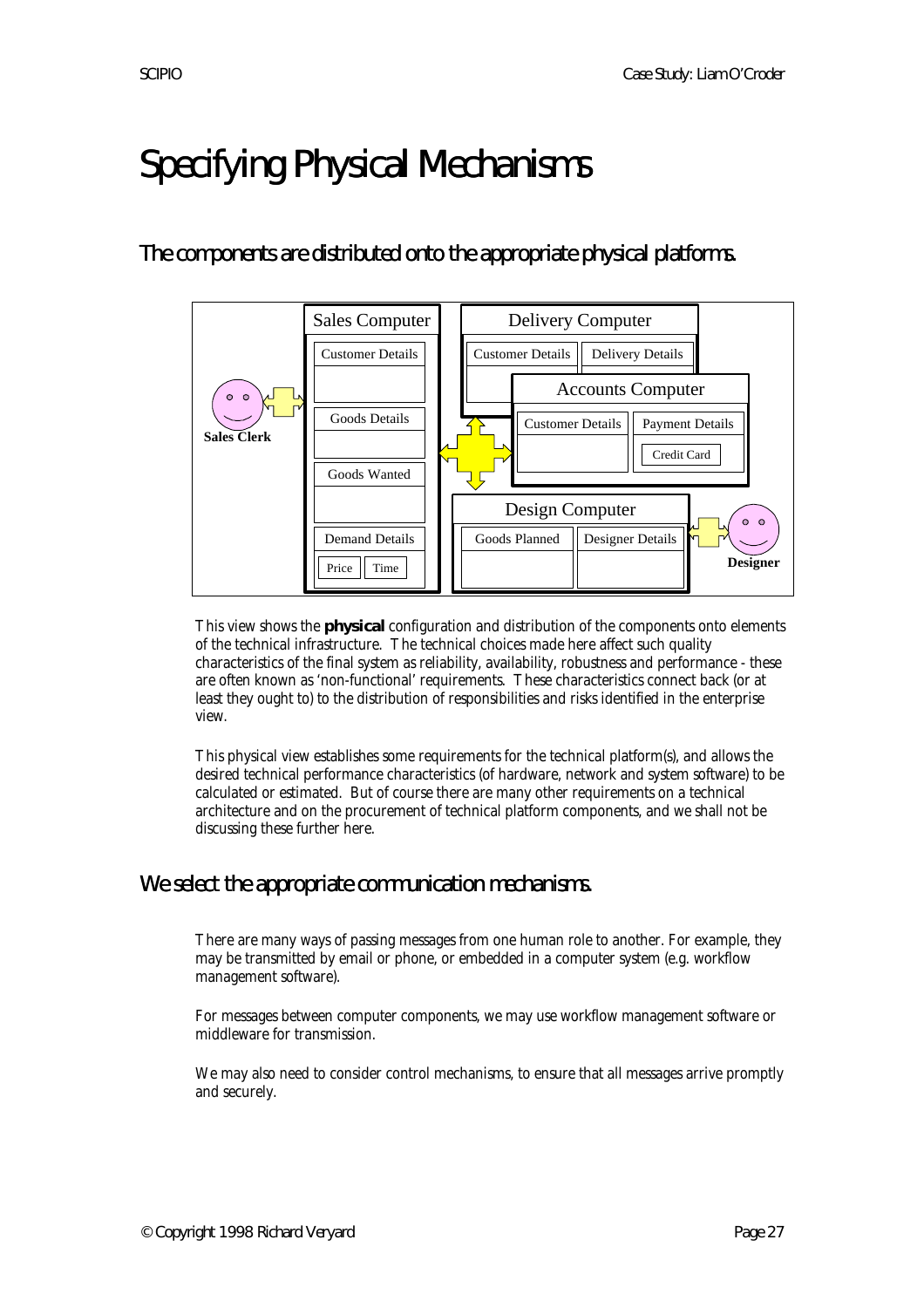# Stepwise Implementation

# We specify each step of the implementation.

| STEP 1 | → | Sales application sends email to design department. |
|--------|---|-----------------------------------------------------|
|        |   | Designer talks individually to customer.            |
|        | ⋗ | Design department creates sales paperwork.          |

Production/delivery handles special order manually.

| $STEP 2 \rightarrow$ |                       | Sales and design as step 1.                                      |
|----------------------|-----------------------|------------------------------------------------------------------|
|                      |                       | Production/delivery handles special order automatically.         |
| $STEP 3 \rightarrow$ |                       | Finish automating exchange between sales and design departments. |
|                      | $\blacktriangleright$ | Implement design proxy.                                          |

Component-based development allows us to implement the solution in cleanly separate stages.

The separation of these steps is primarily focused on reducing disruption to the user departments. When we're thinking about business process improvement, convenience to the IT professionals should come a long way second.

# The initial solution is highly restricted.



The first step is quick and cheap, and may be regarded as a business prototype, to establish a proof-of-concept. This will help management to decide whether to continue with the change, and will help users to understand the details of the change.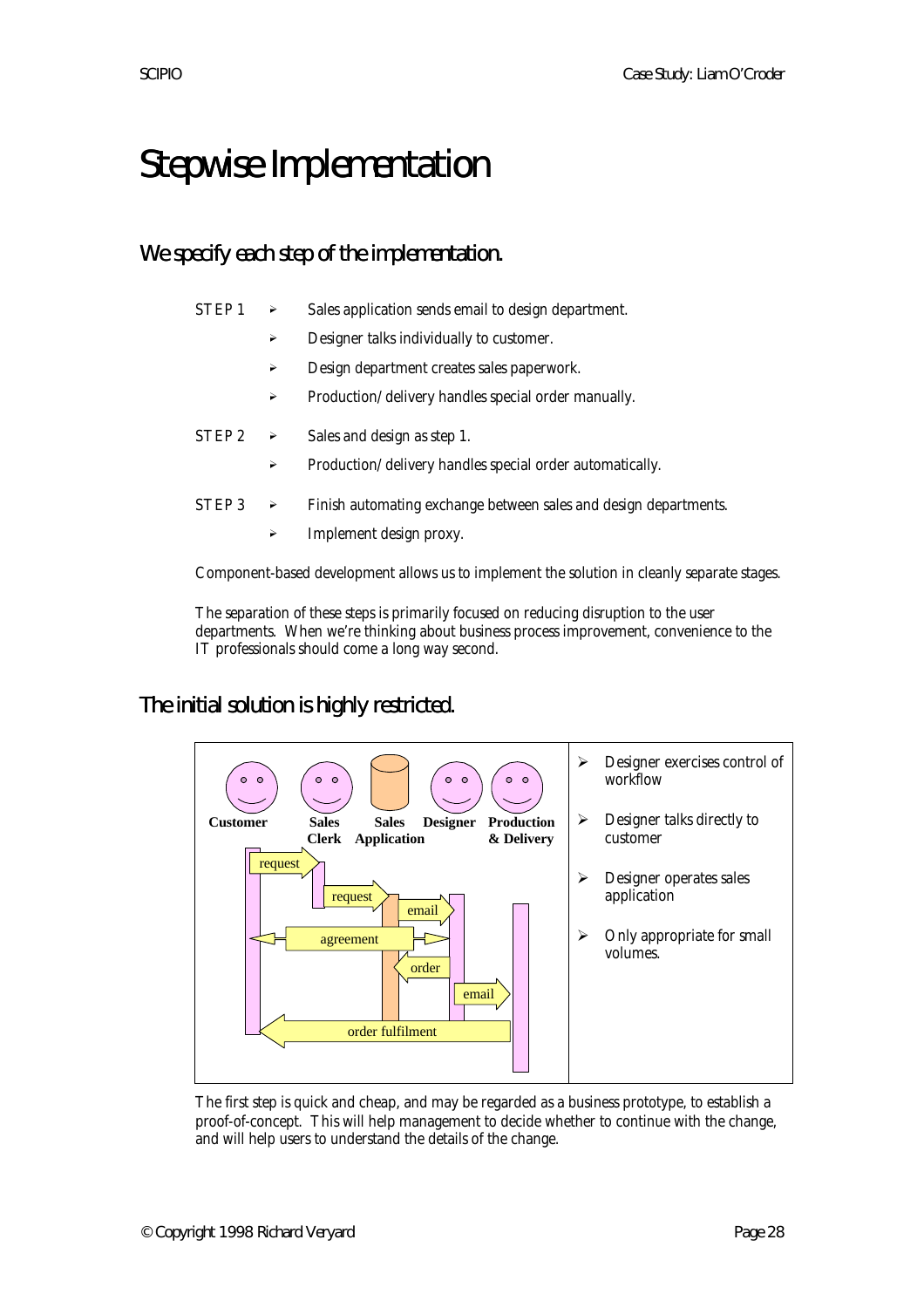# Final Points and Review

# SCIPIO aims and principles

 ${\bf Q}\quad$  In the light of the case study, what is now your view of the aims and principles of SCIPIO?

# Component-Based Development

 ${\bf Q}$  To what extent is this story dependent on new technological possibilities, such as Component-Based Development?

In what way is CBD a necessary part of this story? After all, many of the supposed advantages of CBD, such as reuse, have been promised by earlier approaches, including modular programming and design. Is CBD really any different from these earlier approaches?

In my opinion, the key difference lies not in the way the software systems are developed although there are certainly some differences there - but in the way the new software is installed and deployed. In our example, it is possible to define a new component connecting sales with product design, without knowing the details of the sales process or the product design process. This has several potentially valuable implications:

- $\triangleright$  The same component can be deployed across a diverse organization, without enforcing a single global standard set of operating procedures upon the design departments or sales teams.
- A design department can continue to use the same component while it is undergoing other operational changes and improvements.

# Modelling Notations and Use of diagrams

The case study shows how we can analyse a business process opportunity through to the specification of software components, using the same modelling notations throughout.

The modelling notations used in this example are an extension of UML. The main difference from UML is the concept of **exchange**, which we have found indispensable for modelling both business conversations and aggregations of message traffic between software components. We use the exchange diagram in a way that is complementary to the interaction diagrams and class diagrams of UML.

 ${\bf Q}\quad$  Does each diagram make sense on its own? Do the diagrams support each other? What difficulties do you foresee in practice?